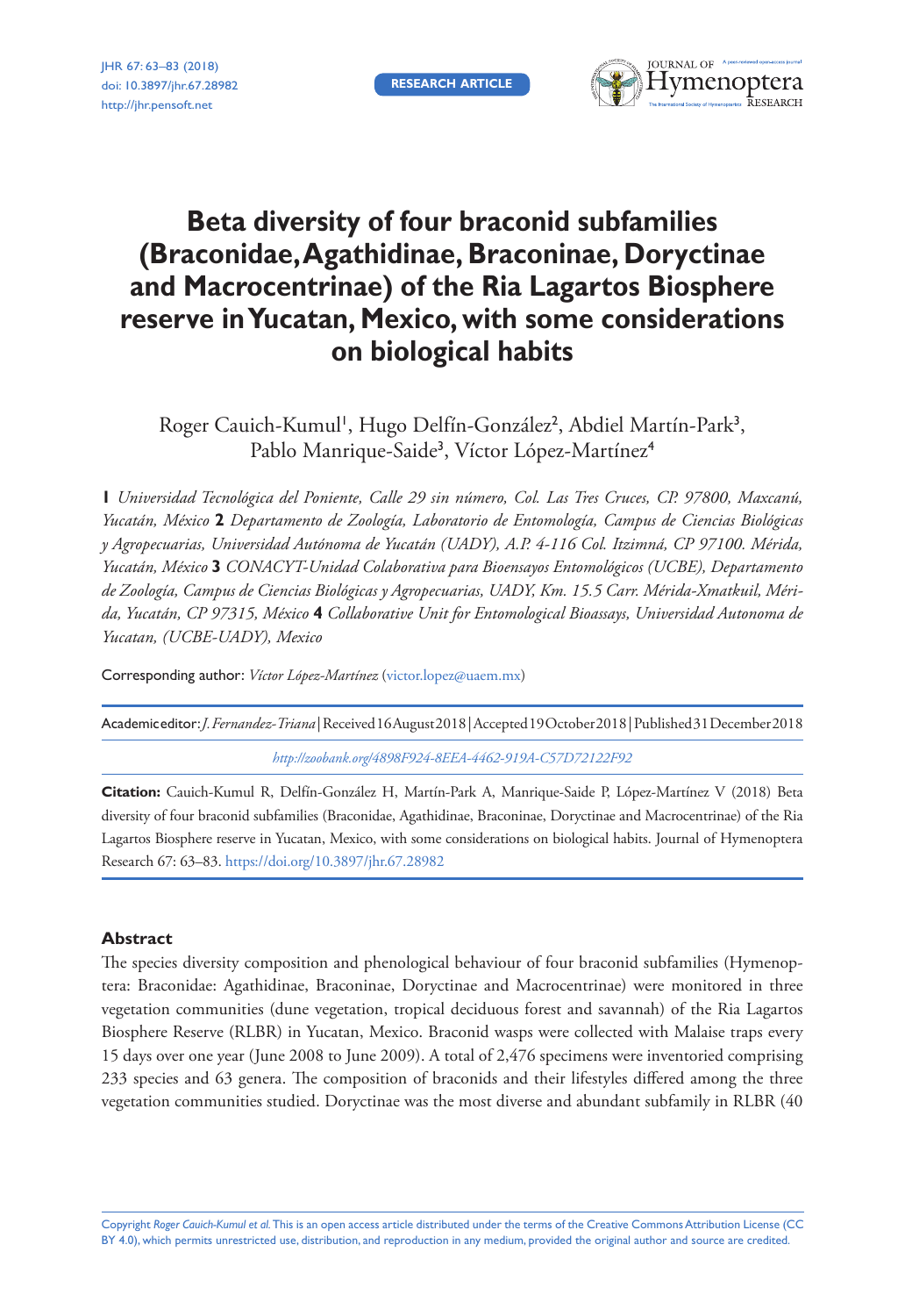genera, 145 species, 990 specimens) and the tropical deciduous forest recorded the maximum abundance and diversity (H'= 4.1; alpha value= 1.059), with 61 exclusive species. Phenological sequence indicates an influence of the rainy season in braconid diversity, but its effects differed among braconid subfamilies and among the vegetation communities. Finally, the importance of the RBRL as a conservation site for this hymenopterous wasp is discussed.

#### **Keywords**

Neotropical, braconid wasps, abundance, conservation

## **Introduction**

Parasitic Hymenoptera are extremely rich in species of terrestrial ecosystems, especially in tropical areas, and they are a group with a principally parasitoid lifestyle (Noyes 1989, Shaw and Hochberg 2001). Their sensitivity to environmental perturbations makes them good indicators of diversity and environmental stability (Delfín-González and Burgos 2000, Shaw and Hochberg 2001).

Braconidae is the second most diverse family in Parasitic Hymenoptera with about 40,000 species, although its richness is estimated at approximately 100,000 (Hanson and Gauld 2006). Specimens vary in size from 1 to 30 mm. The family is cosmopolitan (Gauld and Bolton 1988, Hanson and Gauld 2006) and members are parasitoids of other insects, mainly Diptera, Coleoptera, Lepidoptera and some Heteroptera (Askew 1971, Gillot 2005). Certain braconid females, called Idiobiont, feed on the host immediately, preventing further development, while others, called Koinobiont, allow the host to continue to reach maturity at a delayed rate. In both types of parasitism, the result is the same: death and potential reduction of future host populations (Quicke 1997). In a few cases, another feeding habit reported in braconids is phytophagy as gall formers (Marsh 1991, Infante et al. 1995, Wharton and Hanson 2005, Penteado-Dias and de Carvalho 2008, Chavarria et al. 2009, Centrella and Shaw 2010, 2013).

Knowledge of the diversity of braconids in Mexico is limited, with only a fraction of the potential species identified (Figueroa-De la Rosa et al. 2003), and few studies characterize the faunal composition of any site (Chay-Hernández et al. 2006, Pérez-Urbina et al. 2011, Ruiz-Guerra et al. 2015). In contrast, the composition and phenology of Braconidae has been documented in several regions of Brazil (Cirelli and Penteado-Dias 2003a, b, Scatolini and Penteado-Dias 2003, Barbieri and Penteado 2012, Souza et al. 2012).

The Ria Lagartos Biosphere Reserve (RLRB) in Yucatán, Mexico, belongs to the Yucatan Peninsula biogeographical province, characterized by areas not exceeding 200 m. altitude with a marine climatic influence. This biogeographic province includes ecosystems that are considered the most threatened globally and have only been the focus of a few faunistic studies (Ramírez-Barahona et al. 2009).

The diversity of Braconidae can be used as an indicator of environmental quality in tropical regions (Delfín-González and Burgos 2000, Barbieri and Penteado 2012), however this has never been evaluated in terms of Neotropical Mexican fauna. This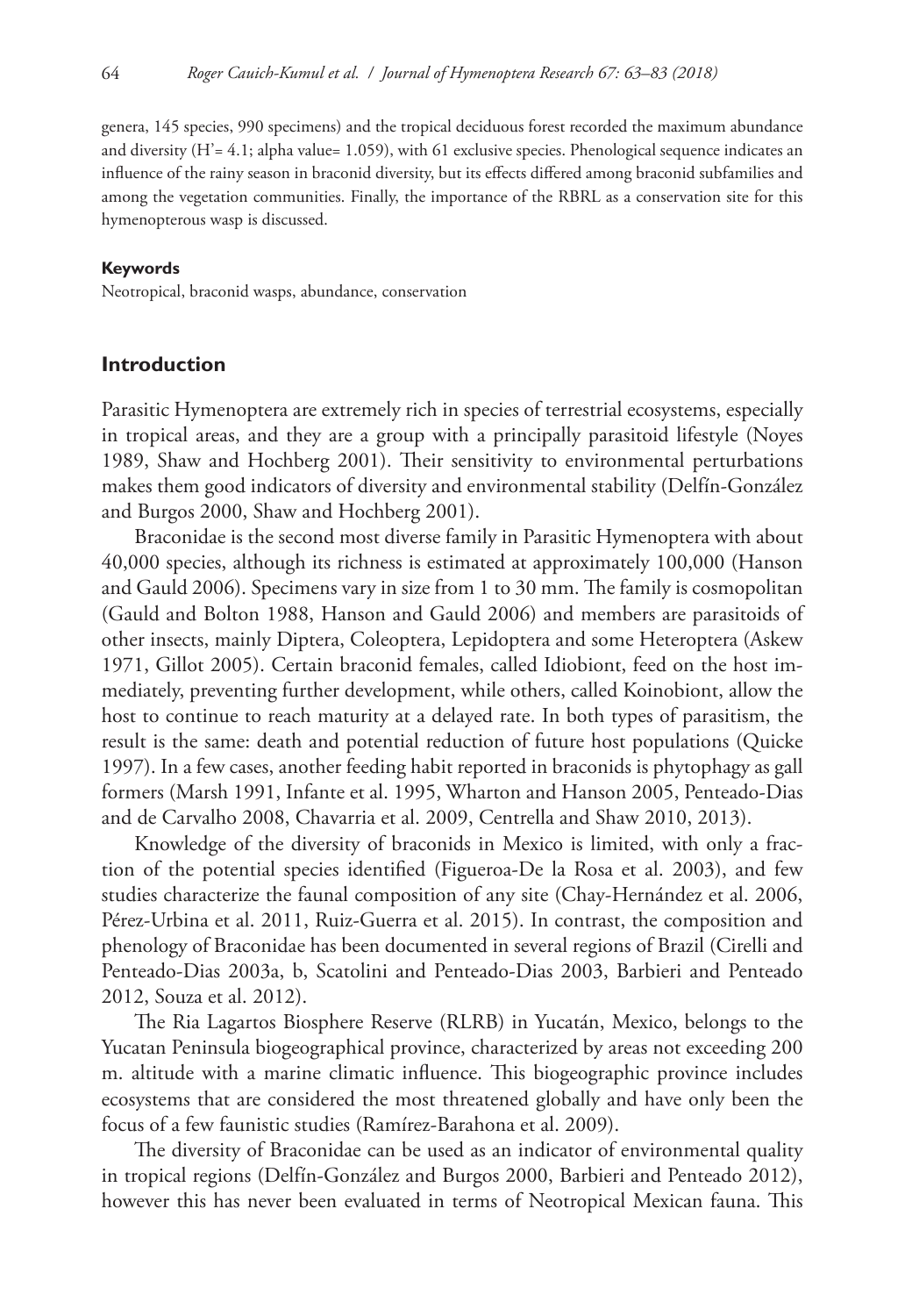research is the first undertaking of Mexican origin to document the diversity, relative abundance and annual distribution of adult activity of four braconid subfamilies in a region, employing a systematic sampling of three vegetative communities.

# **Materials and methods**

#### **Study area**

The Ria Lagartos Biosphere Reserve is in the state of Yucatan, in the Southern Mexico (21°37'29.56"N and 21°23'00.96"N; 88°14'33.35"W and 87°30'50.67"W; 60,347.82 hectares, 100 masl) (Fig. 1). The biosphere is bordered on the north by the Gulf of Mexico; on the south by the municipalities of Tizimin, Rio Lagartos and San Felipe; on the west by the Dzilam State Reserve; and on the east by the Yum Balam Wildlife Protection Area. The climate in most of the reserve is very dry. Temperatures are homogeneous and range between 23 to 27 °C (Arriaga et al. 2002, CONANP 2007, CNA 2006). From June to October, the region receives 62% of the total annual rainfall, with the remaining 38% occuring during the dry season (November to May). The region also experiences between October and February a strong cold northeasterly wind which blows along the shore of the Gulf of Mexico called Norte. (Cuevas-Jiménez and Euán-Ávila 2009). Coastal dune vegetation is integrated with tropical xerophyte species, small and succulent big palms, as *Acanthocereus tetragonus* (L.), *Agave sisalana* Perrine, *A. vivipara* L., *Coccoloba uvifera* (L.)L., *Coccothrinax readii* H.J.Quero, *Pseudophoenix sargentii* H.Wendl. ex Sarg., *Opuntia dillenii* (Ker Gawl.) Haw., and *Thrinax radiata* Lodd. Ex Schult. & Schult.f. The dominant plants in the tropical deciduous forest are chandelier-shaped and succulent plants, mainly *Cephalocereus gaumeri* Britton & Rose, *Nopalea gaumeri* Britton & Rose, *Pterocereus gaumeri* (Britton & Rose) Th. acDoug. & Miranda, *Stenocereus griseus* (Hwa.) Buxb. This type of vegetation is expands from central to eastern areas of Ria Lagartos. Savannah are extensive areas covered with a mixed association of *Cladium* sp., *Phragmites australis* (Cav.) Trin. Ex Steud., and *Typha* sp. (INE 1999, CONANP 2007).

# **Specimen collection**

A systematic sampling was taken from the three dominant types of vegetation on the reserve: tropical deciduous forest, savannah and dune vegetation. Cauich-Kumul et al. (2012) describe the ecological and botanical characteristics of each vegetation mentioned above. Among each type of vegetation, two sites were selected, each approximately two hectares in size. Two bidirectional Malaise traps (Townes 1972) were placed in the center of each area to prevent edge effects (Fig. 1). The traps (12 in total) collected samples for 365 days, from June 2008 to June 2009, and the collecting pots were replaced every two weeks (Gonzalez-Moreno and Bordera 2011).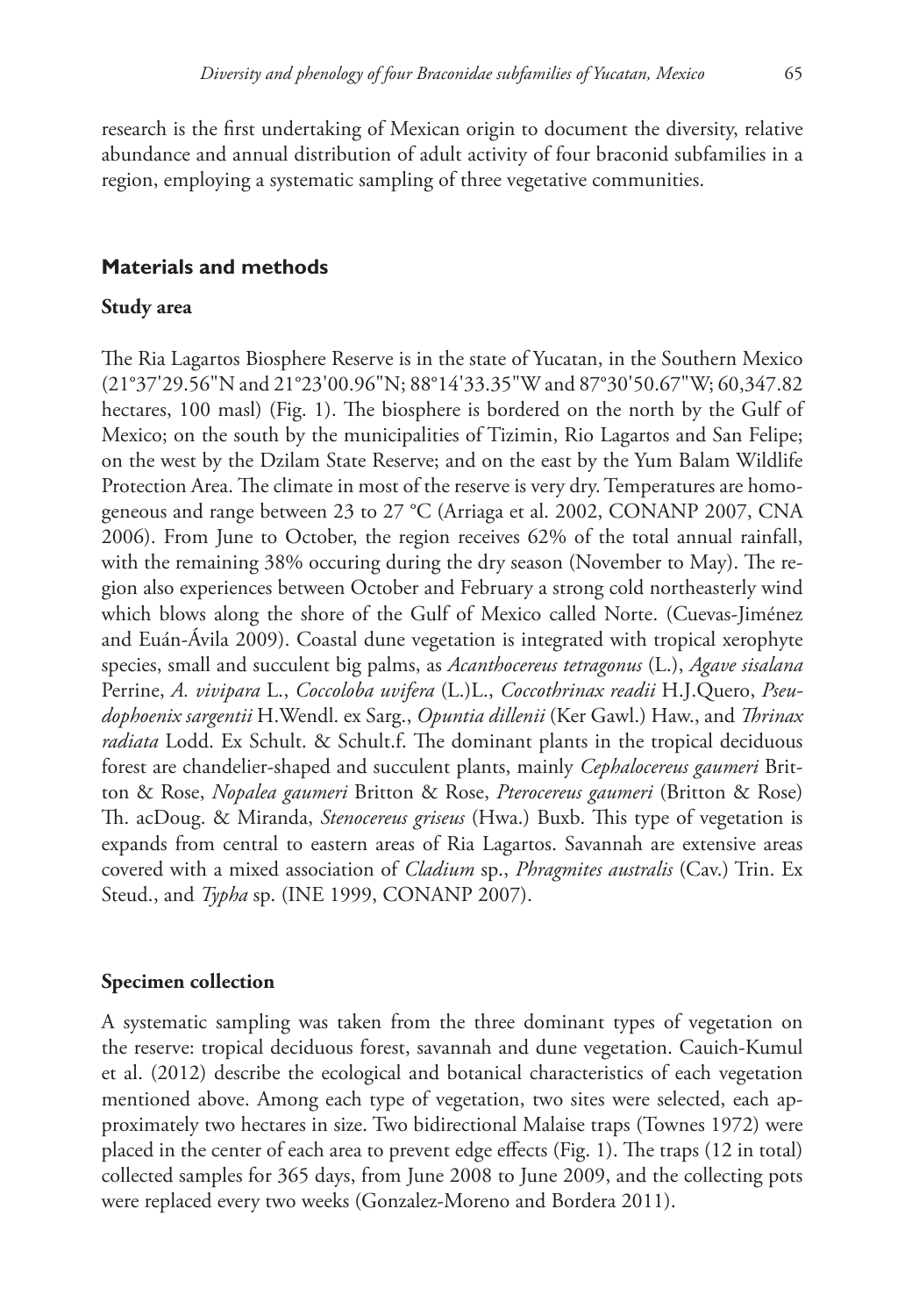

**Figure 1.** Ria Lagartos Biosphere Reserve, Yucatan, Mexico; black dots= savannah sites; black squares= dune sites; white triangles= tropical deciduous forest sites).

The braconid wasps were stored and handled in accordance with the curatorial standards proposed by Wharton et al. (1998). The taxonomic identification of the specimens was determined using specialized literature (Sharkey 1990, Berta de Fernandez 1998, Marsh 2002, Leathers and Sharkey 2006, Sarmiento-Monroy 2006) and verified by comparisong with specimens held at the Colección Entomológica Regional (CER-UADY) and the Hymenoptera Institute (University of Kentucky). The identified specimens were then deposited at CER-UADY.

## **Data analysis**

Richness was characterized by the number of species found (Moreno and Halffter 2001) and using rarefaction curves (Jiménez-Valverde and Hortal 2003). The Shannon-Wiener index (*H*') was used to assess diversity and evenness (E) of the four braconid subfamilies in each vegetation type, based on richness and abundance data (Halffter et al. 2001, Feinsinger 2003). The Solow test (1993) was employed to detect differences in braconid diversity among habitats, using Species Diversity and Richness 3.02 software (Henderson and Seaby 2002). To simultaneously compare patterns of species abundance and diversity among vegetation types, rank-abundance curves (Magurran 1988, Feinsinger 2003) were created. Beta diversity (spatial β) was calculated using the index of complementarity (Price 1984). This index highlights the difference in the spe-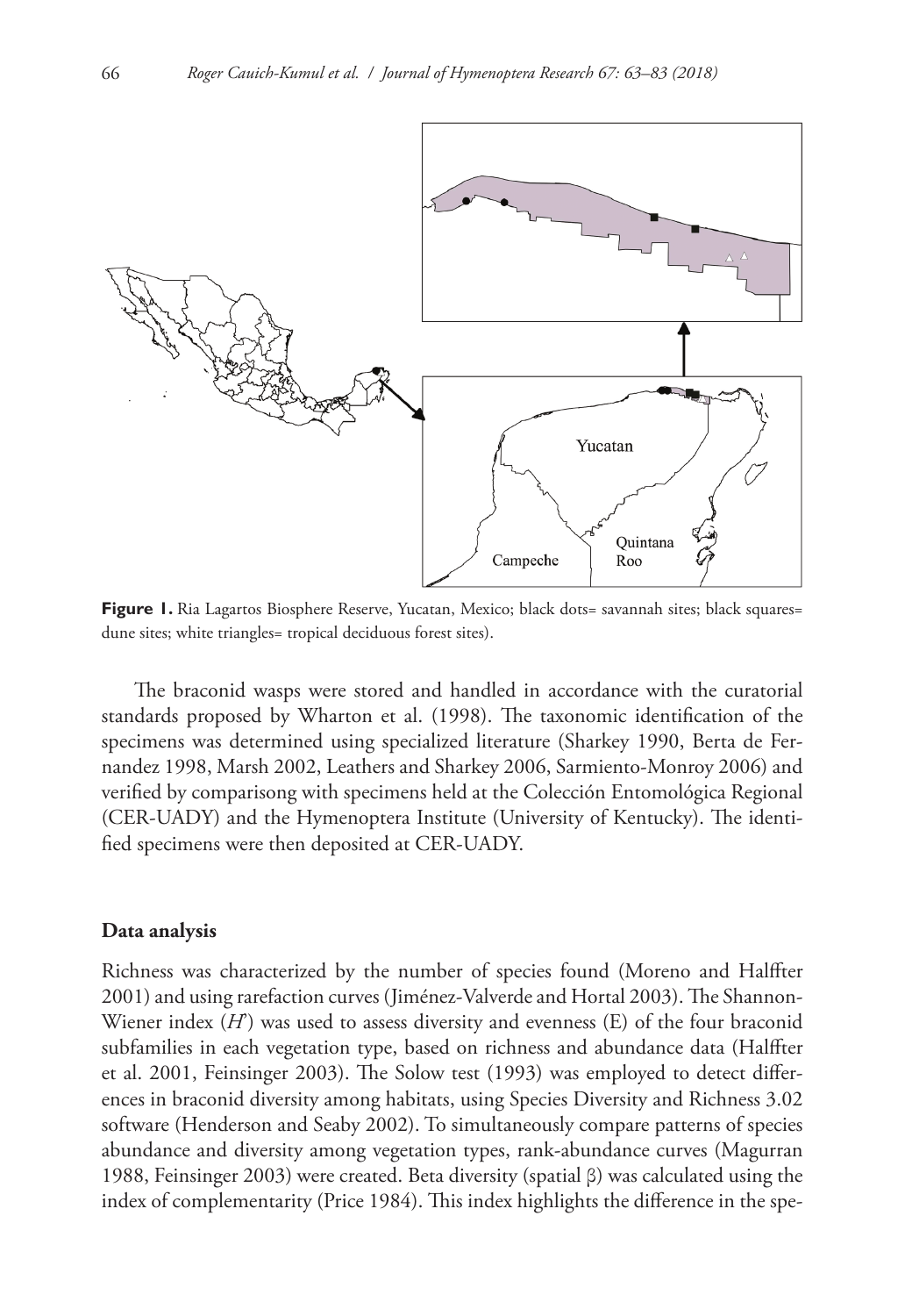cies list from two habitats or communities as a percentage, to determine if the replacement of species is linked to factors such as the distance between habitats, vegetation structure or environmental heterogeneity (Colwell and Coddington 1994, Halffter and Moreno 2005, Pineda et al. 2005). Phenological graphs evaluated braconid flight patterns, with reference to the wet (June to August) and dry (March-May) seasons.

Classification of braconid biological host development strategies (koinobiont, idiobiont, phytophage) was followed according to Harvey et al. (2013). Reported information were used for the taxa identified (Shaw and Huddleston 1991, Wharton et al. 1998, Marsh 2002).

# **Results**

#### **Species richness**

2,476 specimens of the four subfamilies were collected and classified under 63 genera and 233 species; 77 taxa were determined as morphospecies; 29 of these lack taxonomic keys; 15 are new species (Table 1). The subfamily with the highest number of species and specimens was Doryctinae, 145 and 990, respectively; Agathidinae exhibited the second highest, with 39 species and 942 specimens. The two subfamilies constitute 78.9% of all species and 78% of all specimens collected in the RLBR (Table 1).

The genus with the highest number of species was *Heterospilus* (18), followed by *Ecphylus* (17), *Bracon* (16), *Allorhogas* and *Macrocentrus* (10). Together these genera represented 30.4% of the species collected. The remaining 61 genera were represented by one to seven species. The tropical deciduous forest represented 39.2% of the specimens (168 species). Savannah and dune vegetation presented similar abundance and species richness (761 and 116; 745 and 120, respectively) (Table 2, 3).

Rarefaction curves do not reach an asymptote (Fig. 2), indicating that there are many uncollected species. Tropical deciduous forest composition could potentially be more diverse, and dune vegetation and savannah share similar numbers of species.

The tropical deciduous forest had the highest diversity value, according to the Shannon-Wiener index, while the lowest value was collected from savannah vegetation (Table 4). The Solow diversity contrast test (Delta values) demonstrated that the tropical deciduous forest is statistically more diverse than the savannah and dune vegetation; and the dune vegetation is more diverse than the savannah vegetation  $(\alpha < 0.05)$  (Table 4).

# **Tropical deciduous forest community**

This community was the richest in number of species and had the greatest equality value (Table 2, 3, 4). The most abundant species in this vegetation were: *Alabagrus albispina* (Cameron), with 139 specimens; *Macrocentrus* sp8, with 103 individuals; and *Heterospilus* sp17, with 34 specimens (Fig. 3). *Alabagrus albispina* and *Macrocentrus*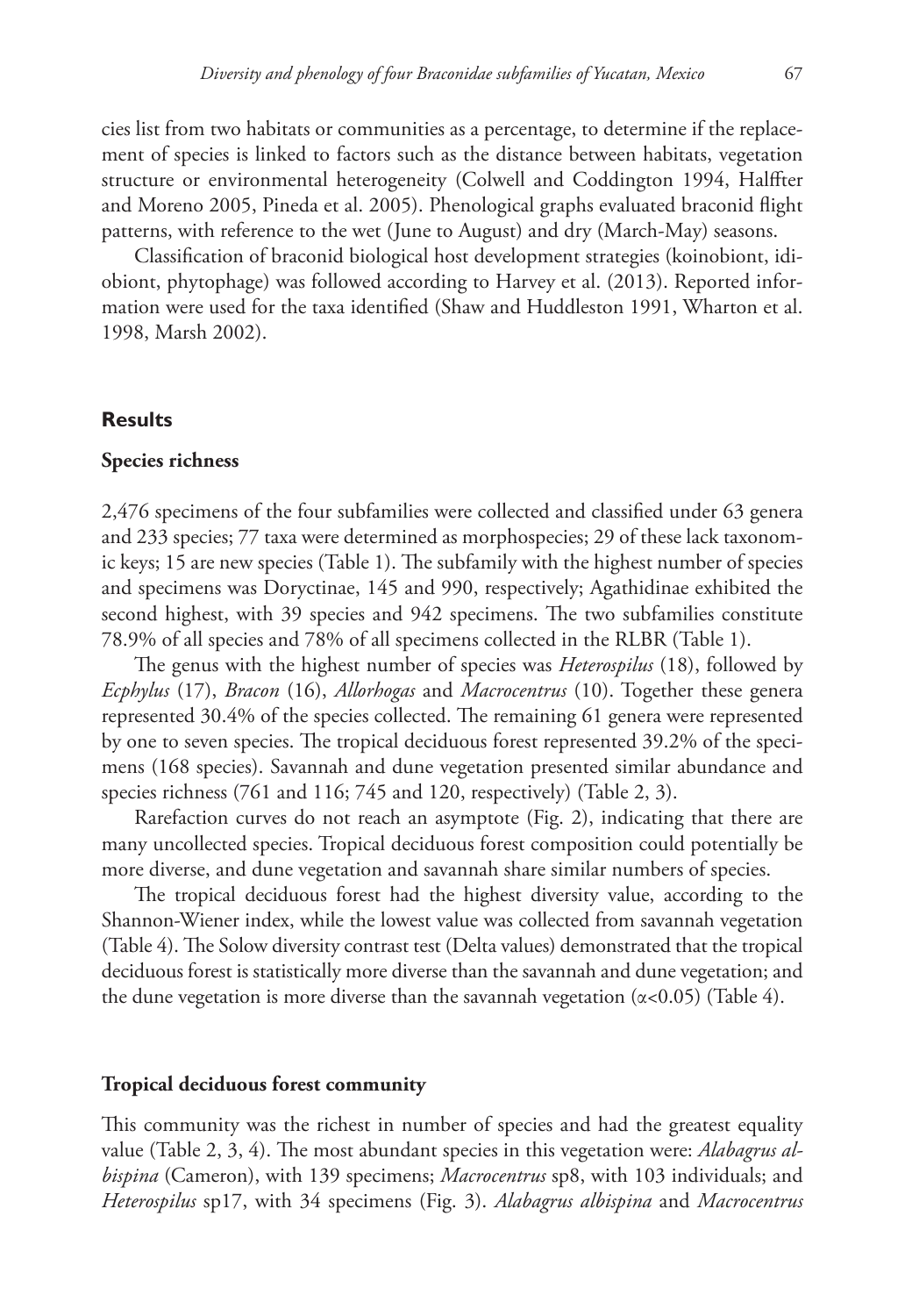| Subfamily      | <b>Generic richness</b> | Species richness | Abundance |
|----------------|-------------------------|------------------|-----------|
| Agathidinae    | 14                      | 39               | 942       |
| Braconinae     |                         | 31               | 222       |
| Doryctinae     | 40                      | 145              | 990       |
| Macrocentrinae |                         | 18               | 322       |
| Total          | 63                      | 233              | 2476      |

**Table 1.** Braconidae richness and abundance in the RLBR, Yucatan, Mexico.

**Table 2.** Braconidae richness and abundance in three vegetation communities in the RLBR, Yucatan, Mexico.

| <b>Plant community</b>    | <b>Subfamilies</b> | Genera | <b>Species</b> | <b>Specimens</b> |
|---------------------------|--------------------|--------|----------------|------------------|
| Dune Vegetation           |                    |        | 20             | 745              |
| Savannah                  |                    | 44     | 16             | 761              |
| Tropical Deciduous Forest |                    | 89     | 168            | 970              |



Figure 2. Species accumulation and rarefaction curves in three vegetation communities in the Ria Lagartos Biosphere Reserve, Yucatan, Mexico (TDF= Tropical Deciduous Forest, S= Savannah and DV= Dune Vegetation).

sp8 provide most of the abundance for this area (10%). The idiobiont strategy predominated, with 115 species, principally Doryctinae. Koinobionts were represented by 42 species. This type of community had the highest number of potential phytophagous species, with 11 species of *Allorhogas* (Table 3).

# **Savannah community**

This vegetation type was the least equitable community studied, but the second with highest abundance, with a total of 761 specimens collected. The dominant species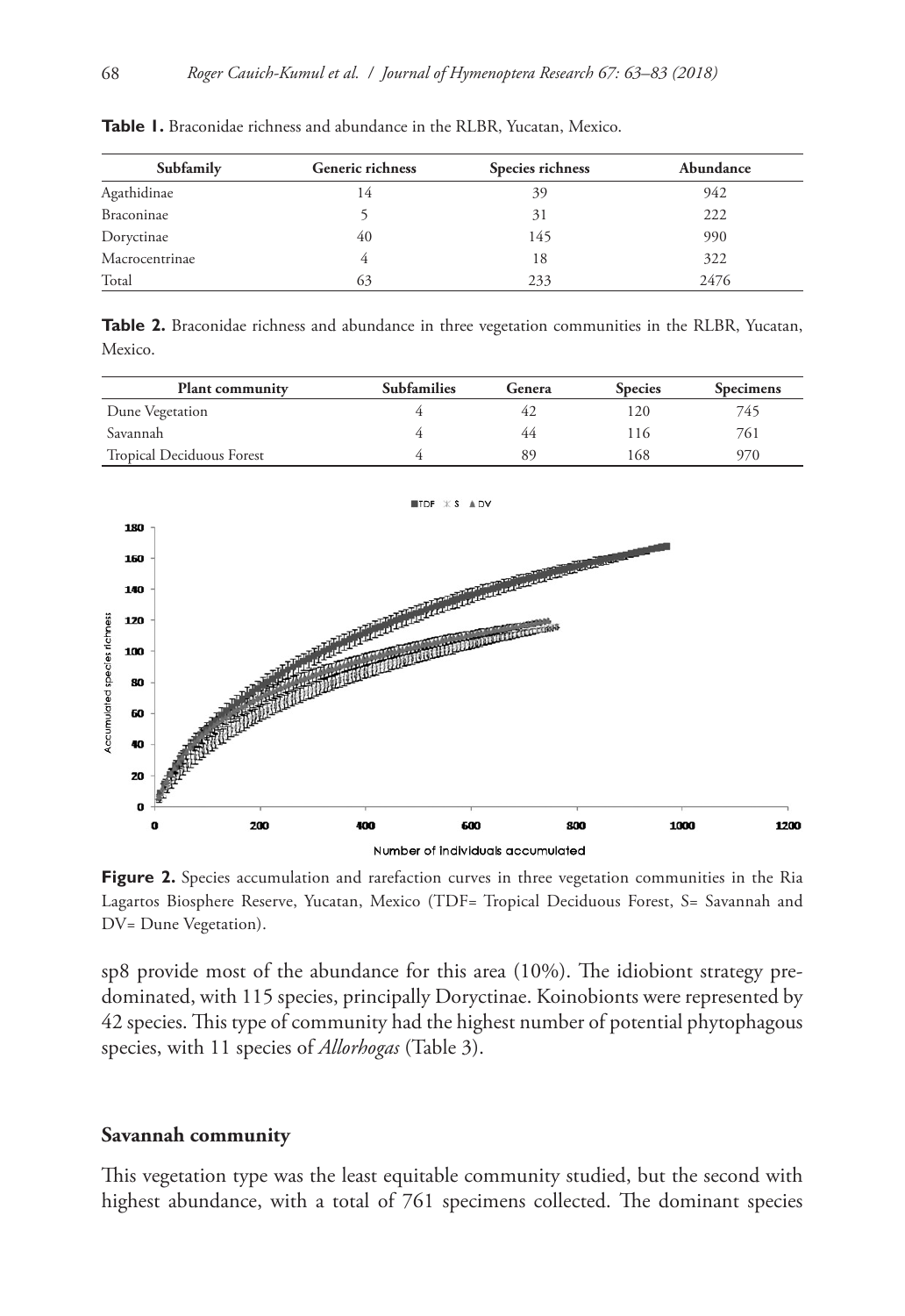| Table 3. Life strategies and habitats for Braconidae genera collected in Ria Lagartos reserve, Yucatan, |  |  |  |
|---------------------------------------------------------------------------------------------------------|--|--|--|
| Mexico.                                                                                                 |  |  |  |

|                | Genus             | Host development strategy |            |              | Habitat |          |                                        |
|----------------|-------------------|---------------------------|------------|--------------|---------|----------|----------------------------------------|
| Subfamily      |                   | Idiobiont                 | Koinobiont | Phytophagous | Dune    | Savannah | <b>Tropical</b><br>deciduous<br>forest |
| Agathidinae    | Alabagrus         |                           | Х          |              | X       | X        | X                                      |
|                | Amputoearinus     |                           | X          |              | X       |          |                                        |
|                | Cremnops          |                           | X          |              |         |          | X                                      |
|                | Zacremnops        |                           | X          |              |         | X        | X                                      |
|                | Zelomorpha        |                           | X          |              | Х       | X        | X                                      |
| Braconinae     | Atanycolus        | X                         |            |              | X       | X        | X                                      |
|                | Bracon            | X                         |            |              | X       | X        | X                                      |
|                | Compsobraconoides | X                         |            |              | X       |          | X                                      |
|                | Digonogastra      | X                         |            |              | X       | Х        | X                                      |
| Doryctinae     | Acrophamus        | X                         |            |              | X       | X        | X                                      |
|                | Allorhogas        |                           |            | X            | X       | X        | X                                      |
|                | Caigangia         | X                         |            |              | X       | X        | X                                      |
|                | Callihormius      | X                         |            |              | X       | X        | X                                      |
|                | Coiba             | X                         |            |              | X       | X        | X                                      |
|                | Curtisella        | X                         |            |              |         | X        |                                        |
|                | Ecphylus          | X                         |            |              | X       | X        | X                                      |
|                | Glyptocolastes    | X                         |            |              | X       | X        | X                                      |
|                | Gymnobracon       | X                         |            |              |         |          | X                                      |
|                | Hansoonorum       | X                         |            |              |         | X        | X                                      |
|                | Hecabolus         | X                         |            |              |         | X        |                                        |
|                | Heterospathius    | X                         |            |              |         | X        | Х                                      |
|                | Janzenia          | X                         |            |              | X       |          |                                        |
|                | Johnsonius        | X                         |            |              |         | X        | X                                      |
|                | Labania           |                           |            |              | X       |          | X                                      |
|                | Leluthia          | Х                         |            |              | X       | X        | X                                      |
|                | Masonius          | X                         |            |              |         | X        | X                                      |
|                | Notiospathius     | X                         |            | X            | X       | $\rm X$  | X                                      |
| Doryctinae     | Odontobracon      | X                         |            |              | X       | X        | X                                      |
|                | Pedinotus         | X                         |            |              |         |          | X                                      |
|                | Pioscelus         | X                         |            |              | X       |          | X                                      |
|                | Platydoryctes     | X                         |            |              | X       | X        | X                                      |
|                | Psenobolus        |                           |            |              | X       | X        | X                                      |
|                | Rhaconotus        | X                         |            |              | X       | X        | X                                      |
|                | Spathius          | X                         |            |              | X       |          |                                        |
|                | Stenocorse        | X                         |            | X            | X       |          | X                                      |
| Macrocentrinae | Austrozele        |                           | X          |              |         | X        |                                        |
|                | Dolichozele       |                           | X          |              |         |          | Х                                      |
|                | Hymenochaoinia    |                           | X          |              | X       | X        | X                                      |
|                | Macrocentrus      |                           | X          |              | X       | X        | X                                      |

were *A. albispina*, with 340 individuals, followed by *Lytopilus* sp2, with 22 specimens (Fig. 3). Idiobiont species were more species-rich than koinbionts, with 77 and 32 species, respectively. The number of potential phytophagous species was equal to that one found among dune vegetation (7) (Table 3).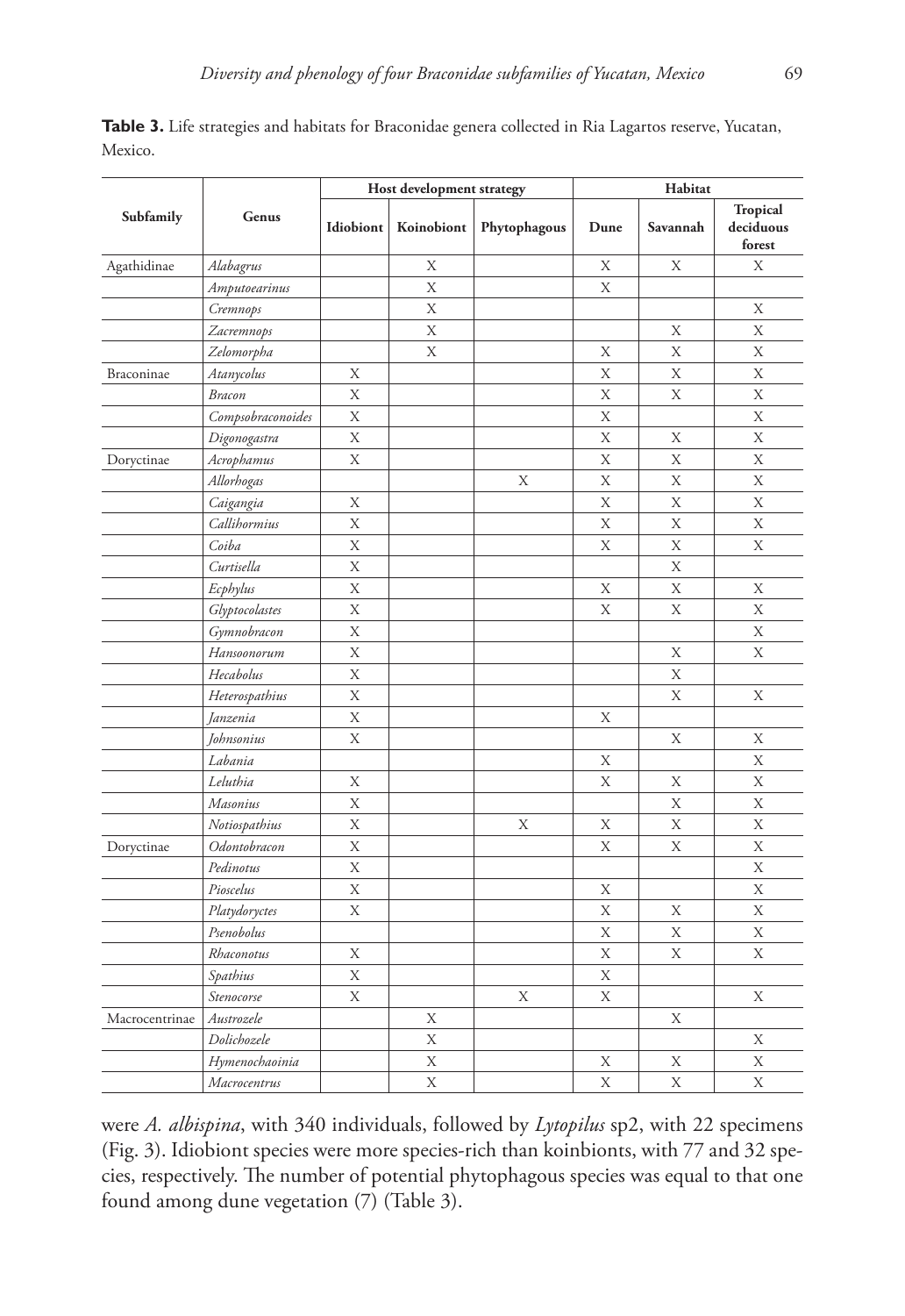

Figure 3. Braconidae rank/abundance curves in three vegetation communities in the RLBR (only the most abundant species are included). A= *Alabagrus albispina*, B= *Macrocentrus* sp8, E= *Macrocentrus* sp2, S=*Macrocentrus* sp6, C= *Heterospilus* sp17, D= *Heterospilus* sp2, F= *Heterospilus* sp12, G= *Heterospilus* sp8, H= *Heterospilus* sp3, I= *Heterospilus* sp4, J= *Heterospilus* sp6, N= *Heterospilus* sp1, K= *Lytopilus* sp2; L= *Bracon* sp4, O= *Bracon* sp2, M= *Zelomorpha arizonensis*, P= *Zelomoropha lenisterna*, Q= *Cremnops ferrugineus*, R*= Cremnops melanoptera*, T= *Coiba woldai* and U= *Zacremnops cressoni*.

# **Dune vegetation community**

This vegetation community had richness and equity values similar to that of tropical deciduous forest (Table 4), but it was less abundant in specimens (Table 2). The dominant species were *Cremnops ferrugineus* (Cameron) and *Zelomorpha arizonensis* Ashmead, which provided the highest abundance recorded for this area, with 134 and 33 specimens, respectively (Fig. 3). The composition of life history strategies was similar to that reported for savannah vegetation, with 29 koinobiont and 84 idiobiont species. The number of potential phytophagous species was also similar to that observed in the savannah (7 species) (Table 3).

#### **Beta diversity (β)**

The results obtained through the index of complementarity indicate that the tropical deciduous forest and the savannah had the highest value, with 83% and 77 species shared. The second highest value was for tropical deciduous forest and dune vegetation at 80%, sharing 88 species. Finally, for the savannah and dune vegetation the complementarity index was 69% with 64 shared species (Fig. 4). Overall, the values calculated represent relatively high beta diversity for Braconidae in the RLBR.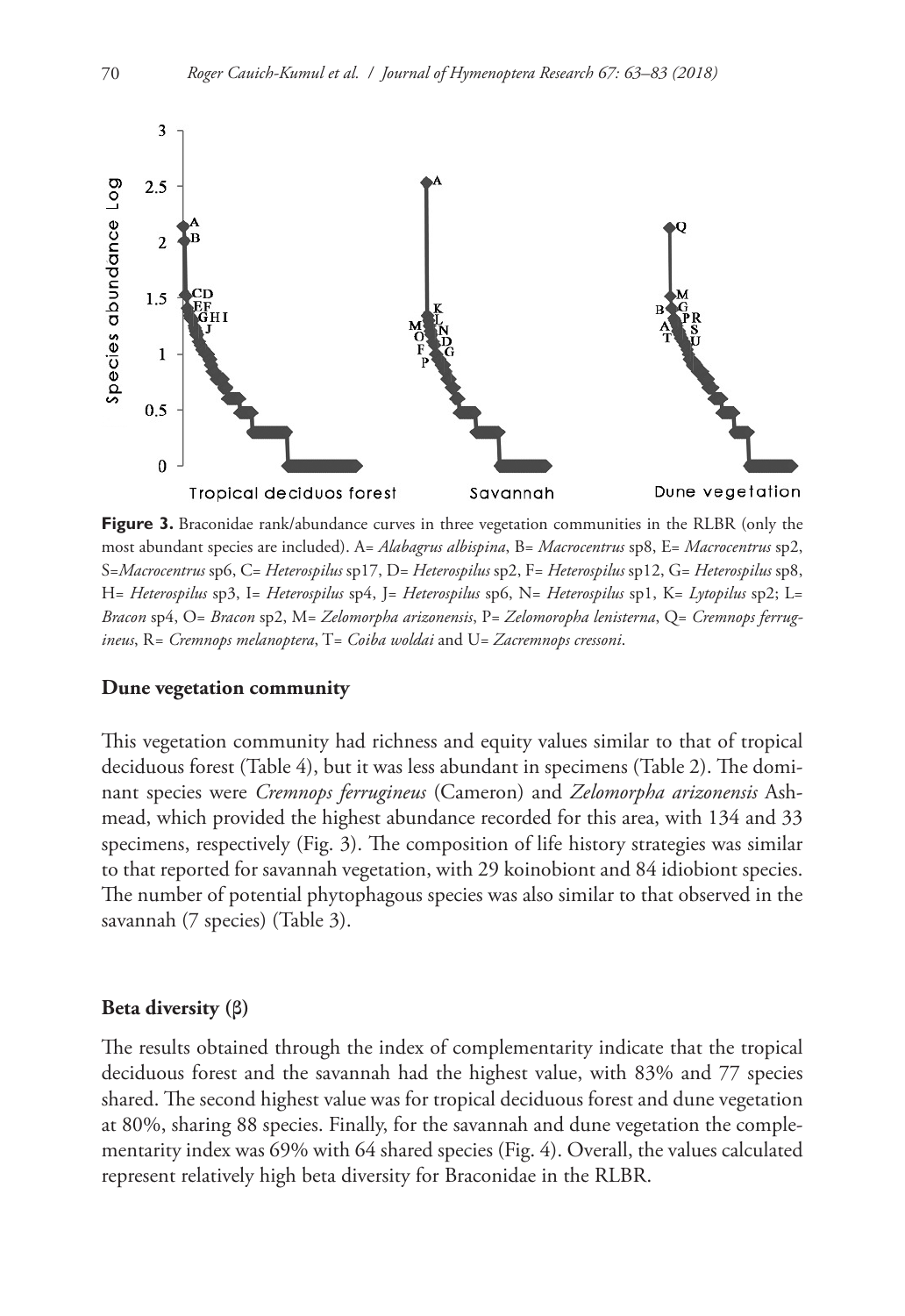**Table 4.** Diversity indexes and number of braconid species collected according biological host devel-

opment strategies and three vegetation communities in the RLBR.

|                          | Tropical deciduous forest | Savannah | Dune vegetation |
|--------------------------|---------------------------|----------|-----------------|
| Shannon-Wienner $(H)$    | 4.1                       | 3.1      | 3.9             |
| Delta ( $\alpha$ < 0.05) | 1.059                     | 0.144    | 0.915           |
| Koinobiont               | 42                        | 32       | 29              |
| Idiobiont                | 115                       | 77       | 84              |
| Phytophagous             | 11                        |          |                 |

**Tropical Deciduous Forest** Savannah 61 19 33 Unique species 58 Unique species 6 30

Dune Vegetation

Figure 4. Exclusive and shared Braconidae (Insecta: Hymenoptera) species in three vegetation communities in the RLBR, Yucatan, Mexico.

26

Unique species

# **Braconidae phenology**

Braconidae wasps are active throughout the year, but the number of species and individuals varied across the collection period. 73 species were collected in the rainy season, while 64 were collected during the driest months. June was the month with the highest species richness during the rainy season (66 species), while April exhibited the highest species richness during the dry season (57 species). In November and December (*Nortes* season), braconid activity was low, with only 34 species collected and a maximum richness reported in November with just 26 species. *Amazondoryctes bicolor* Barbalho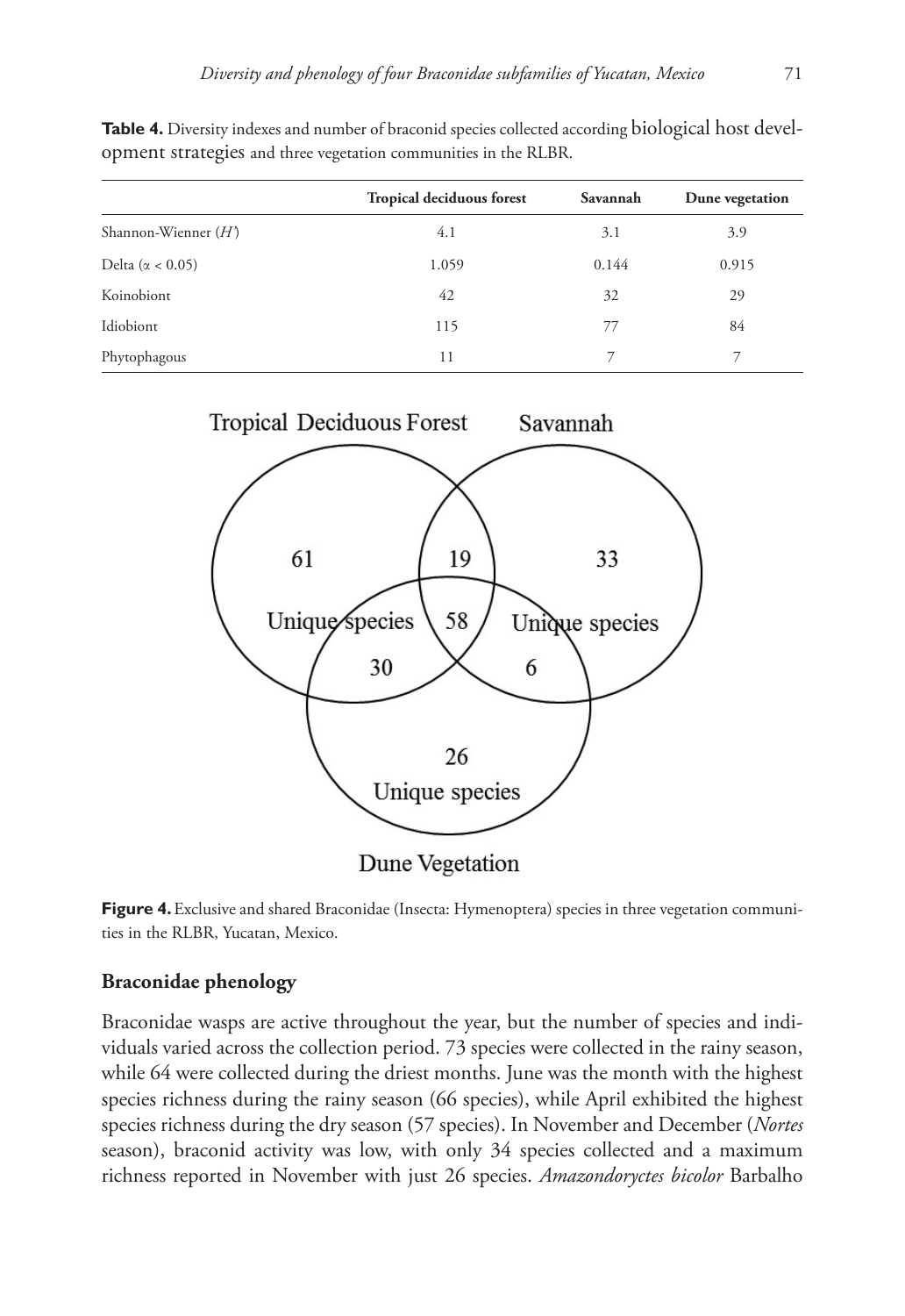

Figure 5. Phenology of four Braconidae subfamilies (Agathidinae, Braconinae, Doryctinae and Macrocentrinae) in three vegetation communities in the RBRL, Yucatan, Mexico.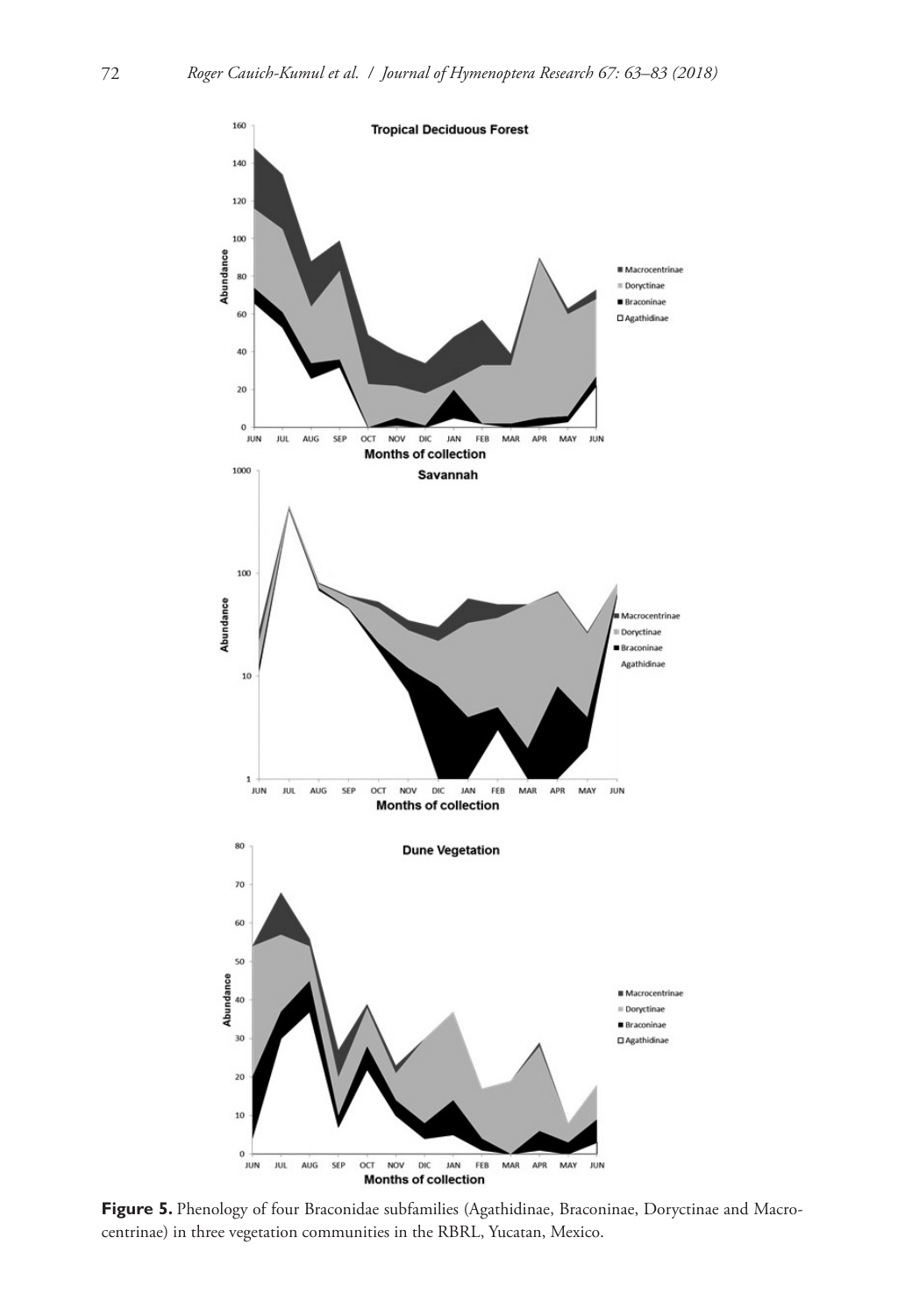and Penteado-Dias, *Coiba woldai* Marsh, *Hansonorum carolinae* Marsh, *Odontobracon janzeni* Marsh, *O. nigra* Marsh, *O. nigriceps* Cameron, *Rhaconotus chrysochaitus* Marsh and *R. rugosus* Marsh, were collected throughout the year. Except in the tropical deciduous forest, Agathidinae was abundant in all the vegetation zones, peaking in June (tropical deciduous forest), July (savannah) and August (dune vegetation) (Figure 5). In the tropical deciduous forest, Doryctine abundance peaked in June. Agathidinae was the subfamily least represented in the tropical deciduous forest. Macrocentrinae abundance was highest in the dune vegetation and in the tropical deciduous forest.

## **Discussion**

The 233-species recorded in this study exceed the diversity and abundance reported by other authors for a single ecosystem; Whitfield and Lewis (1999) mentioned 23 subfamilies, 84 genera and 251 morphospecies in Arkansas, USA; Idris and Hasmawati (2002) reported 19 subfamilies and 95 morphospecies in disturbed Sengalor forests of Malaysia. In Brazil, the number of subfamilies recorded from one locality varies widely, from 10–17 subfamilies, 19–56 genera, but without a clear definition of the species collected (Scatolini and Penteado-Dias 2003, Barbieri and Penteado 2012, Souza et al. 2012). In Mexico, the only comparable study is from Chay-Hernández et al. (2006), who collected 21 subfamilies, 84 genera and 342 species in cultivated areas in Yucatan; and Pérez-Urbina et al. (2011), with 25 subfamilies, 130 genera and 156 species in a locality from Tamaulipas. The latter study showed that braconids exceeded the diversity of its sister group, Ichneumonidae, in the same locality. González-Moreno and Bordera (2012) recorded 148 Ichneumonidae species for the RLBR. Ruiz-Guerra et al. (2015) recorded 65 species and 15 subfamilies in a region of Veracruz. Our results suggest that Yucatan State has the highest number of braconid species and genera in the country.

The greater diversity of braconid wasps reported in this study, as compared to other studies, is most likely a result of using 12 Malaise traps to take samples, which is the best method for catching ichneumonoids (Papp 1999, Fraser et al. 2008). Replicas of sampling sites were also made. Species richness of Ichneumonoidea is underestimated globally, and in Neotropical environments the systematic use of Malaise trapping is increasing our knowledge of its diversity (Sääksjärvi et al. 2004, Cauich-Kumul et al. 2012, González-Moreno and Bordera 2012).

With the results obtained in this work, the community of Braconidae in Yucatan is becoming the most identified in Mexico, in terms of diversity and taxonomic classification, even with many taxa still to describe (López-Martínez et al. 2011, Cauich-Kumul et al. 2014).

# **Diversity of Braconidae in the three vegetation sites sampled**

The braconid subfamily alpha diversity reported here may be the result of plant complexity and the resulting diversity of host availability. Tropical deciduous forests in the Yucatan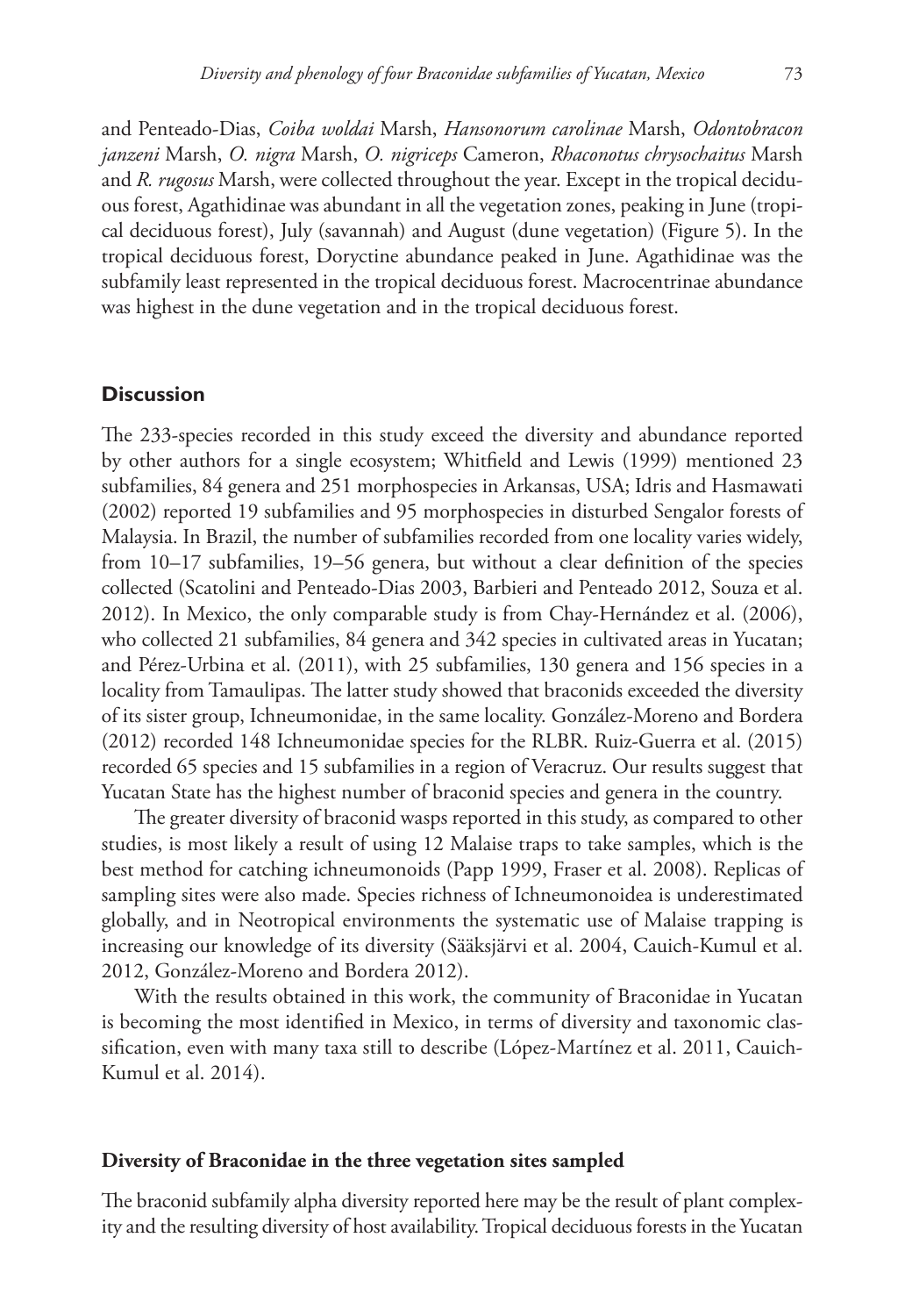have up to 103 different species of woody plants in a small area (0.1 hectare) (Gutierrez et al. 2011). By example, a large proportion of palm genera and subfamilies reported from Mexico are in Yucatan tropical deciduous forests (Alvarado-Segura et al. 2012).

In RLBR Doryctinae had the highest abundance and species richness. This is the second most diverse subfamily of Braconidae, with at least 200 genera in the Neotropics (Marsh 2002). In the present study we collected 145 species belonging to 40 genera (Table 1), representing 20.5% of all Neotropical doryctine genera. The subfamily exhibits a broad host range primarily on larval Coleoptera (Bruchidae, Bostrichidae, Buprestidae, Cerambycidae, Curculionidae, Proterrhinidae), but also on Lepidoptera (Brachodidae, Crambidae, Gelechiidae, Phycitidae, Pyralidae and Pyraustidae) (van Achterberg and Shaw 2010), and rarely Symphyta (Xiphydriidae) and Embioptera (Belokobylskij et al. 2004). Phytophagy is another biological habit registered for doryctines (Marsh 1991, Infante et al. 1995, Penteado-Dias and de Carvalho 2008, Chavarria et al. 2009, Centrella and Shaw 2010). This variety of habits provides Doryctinae with numerous possibilities to exploit biological resources in different ecosystems.

In contrast, the low abundance and diversity of Braconinae may be a consequence of the distribution of its subfamily. Although it is cosmopolitan, it is more diverse in the Old-World tropics (Penteado-Dias et al. 2007).

With respect to the diversity between habitats, the greatest similarity occurred in the tropical deciduous forest and dune vegetation communities (88 species in common). We suggest that the low β diversity found in the studied area may be the result of a higher proportion of generalist idiobionts species (Askew and Shaw 1986). The changes in the spatial structure, such as patch types or an increase in patch isolation, could modify the capacity of these organisms to disperse. Likely, the generalist idiobiont species cannot disperse effectively because of a change in structure, suffering decreases in regional population sizes (Fahrig and Merriam 1994). In addition, the three ecosystems have completely different vegetation cover that could impact the species diversity (CONANP 2007).

# **Life strategies: koinobionts, idiobionts and phytophagous**

Molecular evidence suggests that the common ancestor of Ichneumonoidea was a concealed host idiobiont parasitoid (Belshaw and Quicke 2002). Koinobiosis is considered a more derived characteristic than idiobiosis in Braconidae, despite the high percentage of koinobiont species (Wharton 1993, Kasparian 1996). The specialization of the koinobiont species in the subfamilies studied in the RLBR is common and is possibly due to the strong selection pressure which led them to modify and develop certain characteristics to maintain these high abundance levels over time (Thompson 1994).

The idiobiont life strategy (generalists) was consistent among the four subfamilies and in all three types of vegetation studied. It was present in greater abundance in the tropical deciduous forest (49%). In this habitat *A. albispina* had the greatest number of individuals. The koinobiont life strategy had the highest proportion of species in the tropical de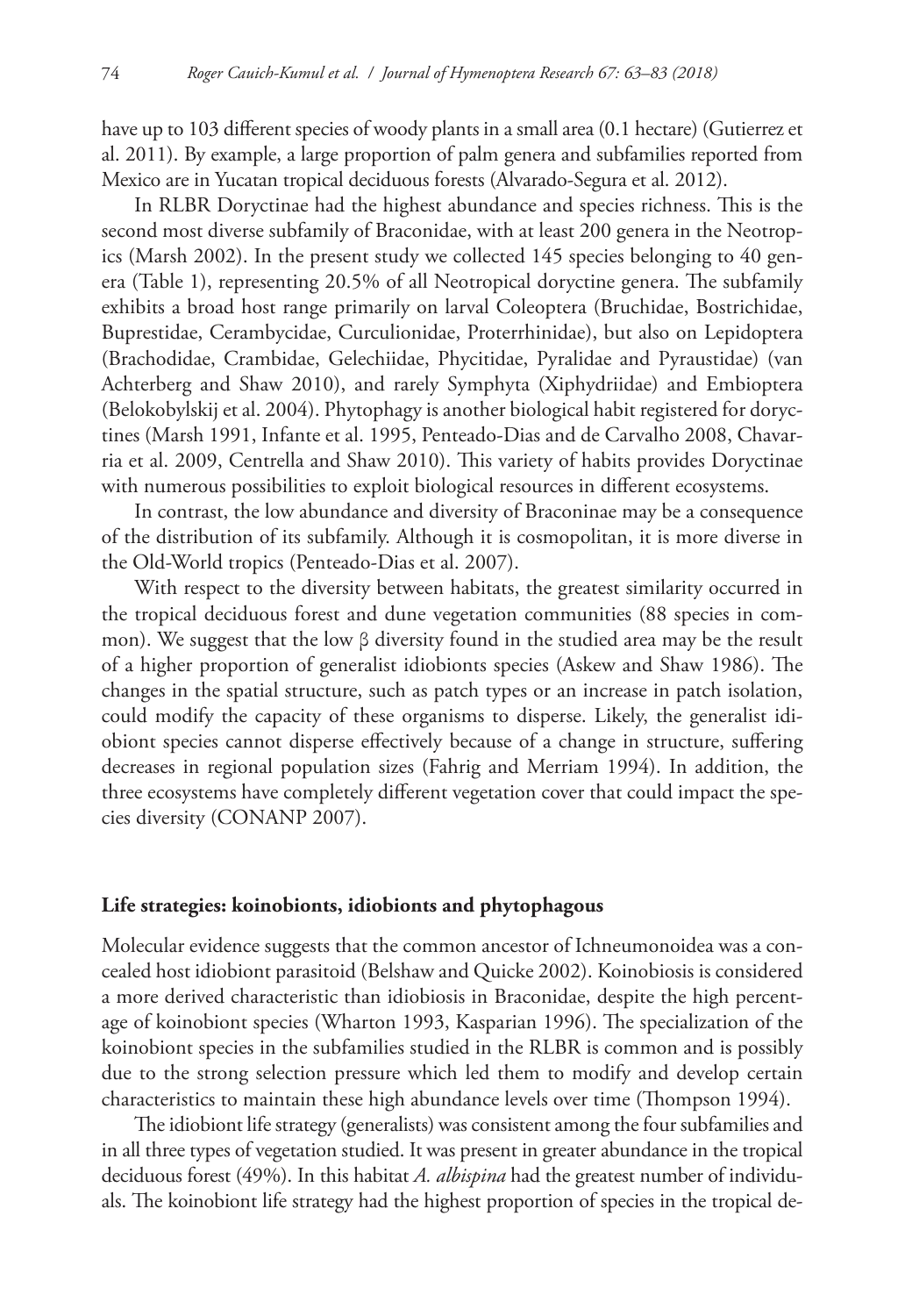ciduous forest (18%) and in the dune vegetation (12%) (Table 3). However, our findings cannot explain the influence of vegetation type on the braconid biological traits distribution. Perhaps, the inclusion of highly diverse koinobiont subfamilies like Microgastrinae, Alysiinae and Opiinae could provide more clarity on this topic. Based on previous works (Owen and Owen 1974, Rathcke and Price 1976, Janzen 1981, Hawkins 1990), koinobionts species richness is lower in the tropics, but richness of generalist idiobiont species exhibit high values. However, Askew and Shaw (1986), Wharton (1993) and Hawkins (1994) argue that idiobionts species are less abundant in the tropics. Chay (1999), Cicero (2002), González (2002), Burgos (2003) and Chay-Hernández et al. (2006), mention that koinobionts species increase according to the degree of habitat disturbance, which can be compared to the study of Restello and Penteado-Dias (2006) in Brazil, where they conclude that braconids are more abundant in areas with some degree of modification.

Phytophagy has been a well-known phenomenon identified in Braconidae since 1989, when Macêdo and Monteiro reported an undetermined species of *Allorhogas* as a consumer of Leguminosae seeds. Phytophagous braconids primarily produce galls on stems and fruits, from feeding on seeds or fruits, and feed on species of Araceae, Burseraceae, Fabaceae, Melastomataceae, Mimosaceae, Moraceae, Proteaceae, Rubiaceae and Solanaceae. The phytophagic life strategy occurs primarily in the Neotropics, in species of *Allorhogas*, *Bracon*, *Monitoriella* and *Psenobolus* (Marsh, 1991, Infante et al. 1995, Ramirez and Marsh 1996, Marsh et al. 2000, Marsh 2002, Flores et al. 2005, Centrella and Shaw 2010, Martinez et al. 2011, Perioto et al. 2011, Shimbori et al. 2011, Centrella and Shaw 2013). The number of potential phytophagous species collected in the RLBR are represented in 75% of the genera known with this biological trait and indicate a future need to determine the interactions between host plants and phytophagous braconids, its abundance and its role in the vegetation composition.

#### **Braconidae phenology**

The largest number of individuals and species (1050 and 73, respectively) was collected during the rainy season (June-July), a result which correlates with that reported by Falcó et al. (2006); while the lower specimen abundance and species-richness occurred in the dry season (February-March), with 233 individuals and 57 species. Rain favors the profusion of plants and its associated phytophagous and xylophagous insects, which are the potential hosts on which parasitoids depend (Falcó et al. 2006). The rainy season is also when foliage, fruits and seeds provide niches and nutrients for the development of herbivore species.

Our results do not match those reported by González (2002), who concluded that Braconidae communities reach higher abundances in the dry season. Rain is considered a factor that negatively affects the movement of small Hymenoptera species (Speight et al. 1999). Evidently, this was not the case in our study, as similar abundances or small sized species of the four Braconidae subfamilies were collected in both dry and rainy seasons.

The seasonality of koinobiont braconids is determined by the phenology of their hosts (Memmott et al. 1994, Wolda 1988). Idiobionts typically have a wider host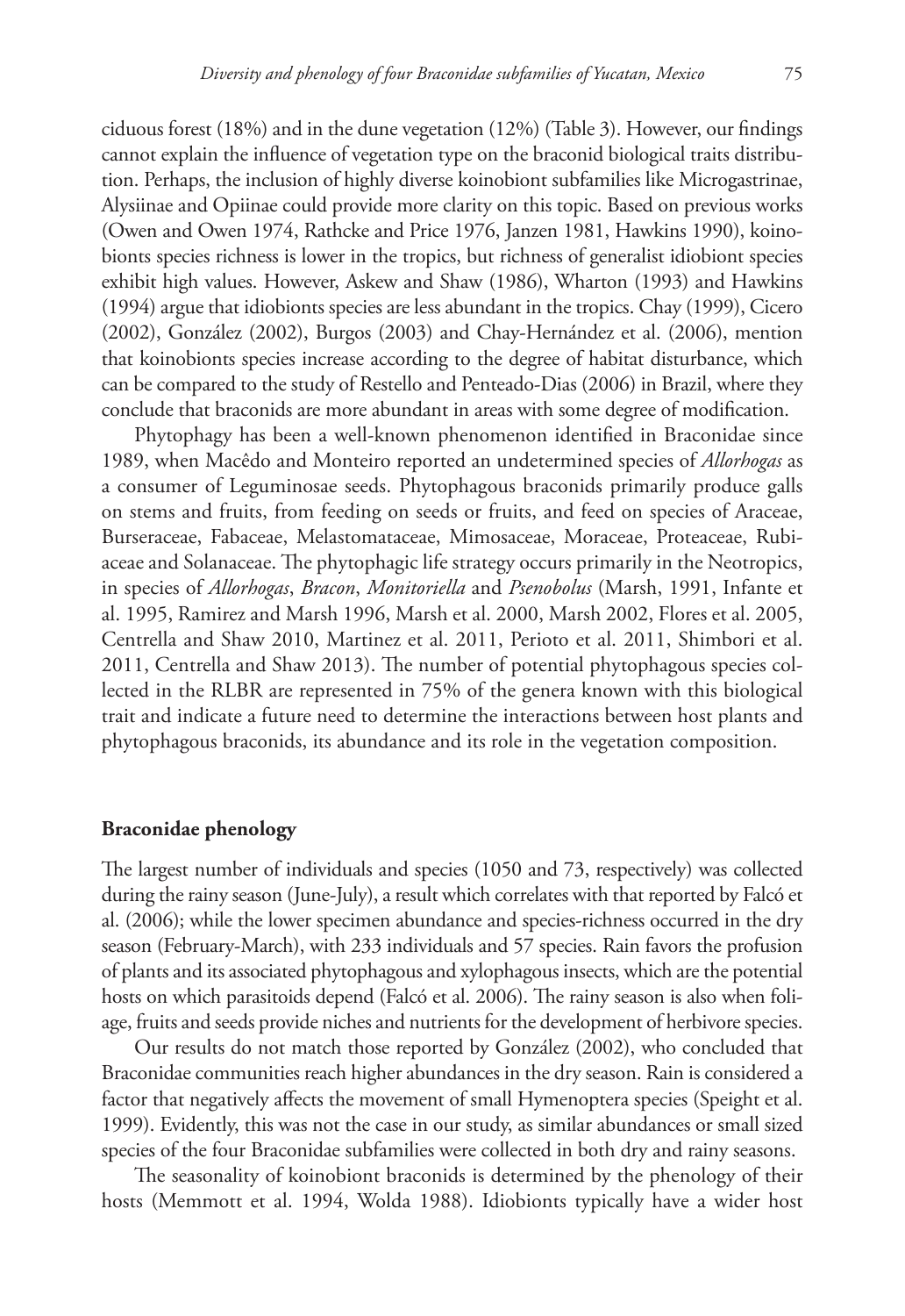range (Sharkey 1993) and are not necessarily synchronized with the life cycle of any one host, but rather by abiotic factors (Memmot et al. 1994). Random patterns might be expected over time.

# **Ría Lagartos Biosphere Reserve significance**

The RLBR is the only nesting site of the pink flamingo (*Phoenicopterus ruber* L. *ruber*) in Mexico (Fraga 2006), with a high fish species-richness in the coastal area (Peralta-Meixueiro and Vega-Cendejas 2011) and a growing reported insect richness (González-Moreno and Bordera 2011, 2012, Cauich-Kumul et al. 2014). Cué-Bär et al. (2006) granted the RLBR and other Mexican areas with priority conservation status, based on the unique composition of tree species. Floral richness has a direct impact on the Hymenoptera richness, which has been demonstrated in the sister group of Braconidae, Ichneumonidae (Sääksjärvi et al. 2006).

# **Conclusion**

Ria Lagartos Biosphere Reserves with distinctive vegetation types support a vast diversity of four braconid wasp subfamilies (Agathidinae, Braconinae, Doryctinae, Macrocentrinae) in Yucatan, Mexico. It benefits one of the most diverse and abundant braconid subfamilies, Doryctinae, which recorded 40 genera, 145 species, and 990 specimens. Such abundance of species allows us to hypothesize about the existence of several parasitism relationships and the existence of many unknown hosts.

# **Acknowledgments**

We are grateful to the project "Conservación de insectos en áreas naturales protegidas: aproximación al valor de las estrategias de manejo de la vegetación en la diversidad de parasitoides de la Reserva de la Biósfera Ría Lagartos, Yucatán, México", sponsored by Agencia Española de Cooperación Internacional para el Desarrollo (AECID) and coordinated by Santiago Bordera Sanjuan and Hugo Delfín G. To CONACYT program for the Master degree scholarship and Kristen O'Connor for her comments that improved the final versión of the manuscript. Special thanks to Suzanna Shugert for grammar corrections.

# **References**

Alvarado-Segura A, Calvo-Irabién LM, Duno R, Balslev H (2012) Palm species richness, abundance and diversity in the Yucatan Peninsula, in a Neotropical context. Nordic Journal of Botany 30: 613–622. <https://doi.org/10.1111/j.1756-1051.2012.01593.x>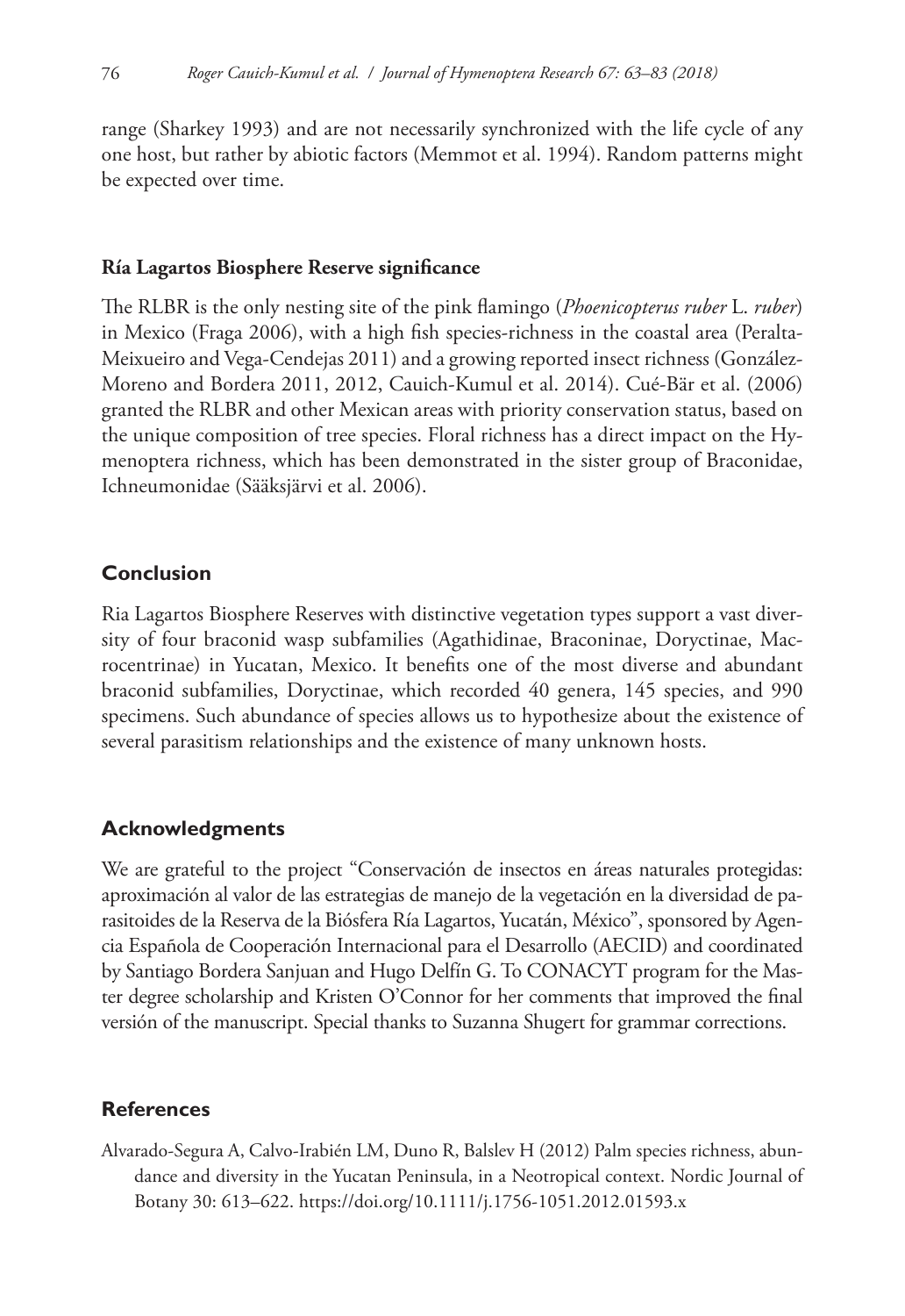- Arriaga L, Espinoza JM, Aguilar C, Martínez E, Gómez L, Loa E (2002) Regiones terrestres prioritarias de México. CONABIO, Mexico City, 609.
- Askew RR (1971) Parasitic Insects. Heinemann Educational Press, 316 pp.
- Askew RR, Shaw MR (1986) Parasitoid communities: their size, structure and development. In: Waage J, Greathead D (Eds) Insect Parasitoids. Academic Press, London, 225–264.
- Barbieri CA, Penteado AM (2012) Braconidae (Hymenoptera) fauna in native, degraded and restoration areas of the Vale do Paraíba, São Paulo state, Brazil. Brazilian Journal of Biology 72: 305–310.<https://doi.org/10.1590/S1519-69842012000200011>
- Belokobylskij SA, Zaldivar-Riverón A, Quicke DLJ (2004) Phylogeny of the genera of the parasitic wasps subfamily Doryctinae (Hymenoptera: Braconidae) based on morphological evidence. Zoological Journal of the Linnean Society 142: 369–404. [https://doi.](https://doi.org/10.1111/j.1096-3642.2004.00133.x) [org/10.1111/j.1096-3642.2004.00133.x](https://doi.org/10.1111/j.1096-3642.2004.00133.x)
- Belshaw R, Quicke DL (2002) Robustness of ancestral state estimates: evolution of life history strategy in ichneumonoid parasitoids. Systematic Biolology 51: 450–477. [https://doi.](https://doi.org/10.1080/10635150290069896) [org/10.1080/10635150290069896](https://doi.org/10.1080/10635150290069896)
- Berta de Fernandez DC (1998) Contribución al conocimiento del género *Cremnops* Foester, 1862 (Braconidae: Agathidinae) en la región Neotropical. Acta Zoologica Lilloana 44: 231–288.
- Burgos D (2003) Evaluación de la comunidad de himenópteros parasitoides y las relaciones huésped-parasitoide en una milpa de roza-tumba-quema en el Estado de Yucatán, México. Master Thesis. Universidad Autónoma de Yucatán, Mérida.
- Cauich-Kumul R, Delfin-Gonzalez H, López-Martínez V, Sharkey MJ (2012) Braconid wasps (Hymenoptera: Braconidae) of Northern Yucatan, Mexico: Subfamilies Agathidinae and Doryctinae (excluding *Heterospilus* Haliday). Journal of the Kansas Entomological Society 85: 186–205.<https://doi.org/10.2317/JKES120212.1>
- Cauich-Kumul R, López-Martínez V, García-Ramírez MJ, Delfín-González H, Burgos-Solorio A (2014) Two new species of braconid waps (Hymenoptera: Braconidae: Miracinae: *Mirax* and Rogadinae: *Choreborogas*) from Mexico. Florida Entomologist 97: 902–910. [https://](https://doi.org/10.1653/024.097.0348) [doi.org/10.1653/024.097.0348](https://doi.org/10.1653/024.097.0348)
- Centrella ML, Shaw SR (2010) A new species of phytophagous braconid *Allorhogas minimus* (Hymenoptera: Braconidae: Doryctinae) reared from fruit gall on *Miconia longifolia* (Melastomataceae) in Costa Rica. International Journal of Tropical Insect Science 30: 101–107. <https://doi.org/10.1017/S1742758410000147>
- Centrella ML, Shaw SR (2013) Three new species of gall-associated *Allorhogas* wasps from Costa Rica (Hymenoptera: Braconidae: Doryctinae). International Journal of Tropical Insect Science 33: 145–152.<https://doi.org/10.1017/S1742758413000143>
- Chavarria L, Paul H, Paul M, Scott S (2009) A phytophagous braconid, *Allorhogas conostegia* sp. nov. (Hymenoptera: Braconidae), in the fruits of *Conostegia xalapensis* (Bonpl.) D. Don (Melastomataceae). Journal of Natural History 43: 2677–2689. [https://doi.](https://doi.org/10.1080/00222930903243996) [org/10.1080/00222930903243996](https://doi.org/10.1080/00222930903243996)
- Chay HD (1999) Diversidad y abundancia de la comunidad de bracónidos (Hymenoptera: Ichneumonoidea) en cultivos de cucurbitáceas y solanáceas y en una selva baja caducifolia en Yucatán, México. Bachelor thesis. Universidad Autónoma de Yucatán, Mérida.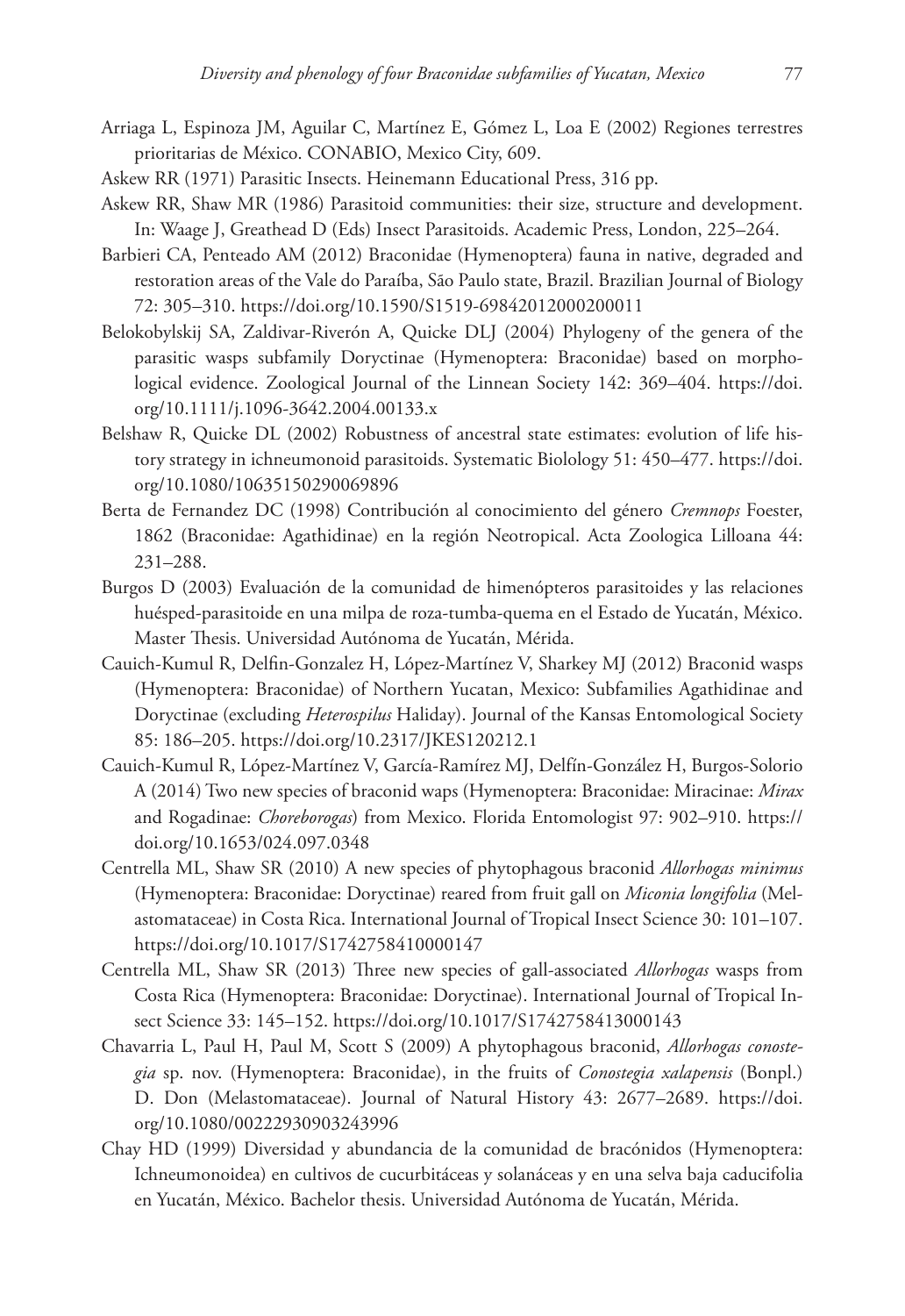- Chay-Hernández DA, Delfín-Gonzalez H, Parra-Tabla V (2006) Ichneumonoidea (Hymenoptera) community diversity in an agricultural environment in the state of Yucatán, Mexico. Environmental Entomology 35: 1286–1297.<https://doi.org/10.1093/ee/35.5.1286>
- Cicero L (2002) Estructura y comportamiento estacional de comunidades de Ichneumonidae (Hymenoptera) y su comparación con Braconidae (Hymenoptera) en dos selvas bajas del estado de Yucatán. Bachelor thesis. Universidad Autónoma de Yucatán, Mérida.
- Cirelli NRK, Penteado-Dias MA (2003a) Análise da riqueza da fauna de Braconidae (Hymenoptera, Ichneumonoidea) em remanescentes naturais da Área de Proteção Ambiental (APA) de Descalvado, SP. Revista Brasileira de Entomologia 47: 89–98. [https://doi.](https://doi.org/10.1590/S0085-56262003000100014) [org/10.1590/S0085-56262003000100014](https://doi.org/10.1590/S0085-56262003000100014)
- Cirelli NRK, Penteado-Dias MA (2003b) Fenologia dos Braconidae (Hymenoptera, Ichneumonoidea) da Área de Proteção Ambiental (APA) de Descalvado, SP. Revista Brasileira de Entomologia 47: 99–105.<https://doi.org/10.1590/S0085-56262003000100015>
- Collwell RK, Coddington JA (1994) Estimating terrestrial diversity through extrapolation. Philosophical Transactions of the Royal Society (Series B) 345:101–118. [https://doi.](https://doi.org/10.1098/rstb.1994.0091) [org/10.1098/rstb.1994.0091](https://doi.org/10.1098/rstb.1994.0091)
- Comisión Nacional del Agua (CNA) (2006) Jefatura de Proyecto de Aguas Superficiales. Subgerencia Regional Técnica. Gerencia Regional Península de Yucatán. Comisión Nacional del Agua, México, 181 pp.
- Comisión Nacional de Áreas Naturales Protegidas (CONANP) (2007) Programa de Conservación y Manejo. Reserva de la Biósfera Ría Lagartos. Secretaría de Medio Ambiente y Recursos Naturales, 266 pp.
- Coronado-Blanco JM, Zaldívar-Riverón A (2014) Biodiversidad de Braconidae (Hymenoptera: Ichneumonoidea) en México. Revista Mexicana de Biodiversidad Supl. 85: 372–378. <https://doi.org/10.7550/rmb.32000>
- Cué-Bär EM, Villaseñor JL, Morrone JJ, Ibarra-Manríquez G (2006) Identifying priority areas for conservation in Mexican tropical deciduous forest based on tree species. Interciencia 31: 712–719.
- Cuevas-Jiménez A, Euán-Ávila J (2009) Morphodynamics of carbonate beaches in the Yucatán Peninsula. Ciencias Marinas 35(3): 307–320. <https://doi.org/10.7773/cm.v35i3.1477>
- Delfín-González H, Burgos D (2000) Los bracónidos (Hymenoptera: Braconidae) como grupo parámetro de biodiversidad en las selvas deciduas del trópico: una discusión acerca de su posible uso. Acta Zoológica Mexicana (nueva serie) 79: 43–56.
- Fahrig L, Merriam G (1994) Conservation of fragmented populations. Conservation Biology 8: 50–59.<https://doi.org/10.1046/j.1523-1739.1994.08010050.x>
- Falcó GJV, Oltra MT, Moreno J, Pujade-Villar J, Jiménez R (2006) Fenología de los bracónidos (Hymenoptera, Ichneumonoidea, Braconidae) del Pirineo Andorrano. Pirineos 161: 111–132.
- Feinsinger P (2003) El diseño de estudios de campo para la conservación de la biodiversidad. Editorial FAN 2003: 1–242.
- Figueroa-De la Rosa JI, Valerio AA, López-Martínez V, Whitfield JB, Sharkey MJ (2003) Two new species of *Epsilogaster* Whitfield & Mason (Hymenoptera: Braconidae) from Mexico and Costa Rica. Pan Pacific Entomologist 79: 198–206.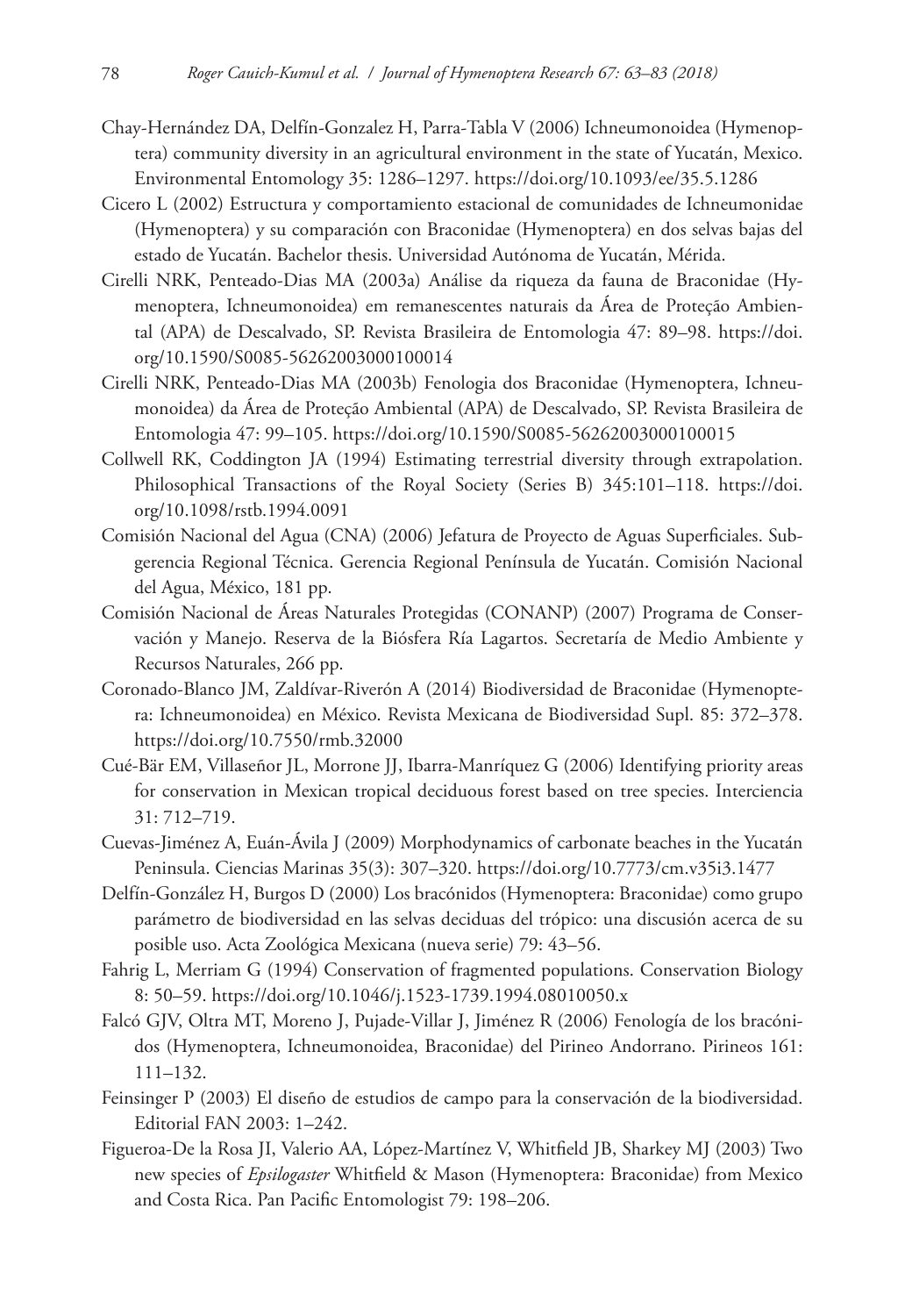- Flores S, Nassar J, Quicke D (2005) Reproductive phenology and pre-dispersal seed-feeding in *Protium tovarense* (Burseraceae), with a description of the first known phytophagous "*Bracon*" species (Hymenoptera: Braconidae: Braconinae). Journal of Natural History 39: 3663–3685.<https://doi.org/10.1080/00222930500392659>
- Fraga J (2006) Local perspectives in conservation politics: the case of the Ría Lagartos Biosphere Reserve, Yucatán, México. Landscape and Urban Planning 74: 285–295. [https://](https://doi.org/10.1016/j.landurbplan.2004.09.008) [doi.org/10.1016/j.landurbplan.2004.09.008](https://doi.org/10.1016/j.landurbplan.2004.09.008)
- Fraser SEM, Dytham C, Mayhew PJ (2008) The effectiveness and optimal use of Malaise traps for monitoring parasitoid wasps. Insect Conservation and Diversity 1: 22–31. [https://doi.](https://doi.org/10.1111/j.1752-4598.2007.00003.x) [org/10.1111/j.1752-4598.2007.00003.x](https://doi.org/10.1111/j.1752-4598.2007.00003.x)
- Gauld ID, Bolton B (1988) The Hymenoptera. British Museum (Natural History) and Oxford University Press, 332 pp.
- Giam X, Scheffers BR, Sodhi NS, Wilcove DS, Ceballos G, Ehrlich PR (2012) Reservoirs of richness: least disturbed tropical forest are centers of undescribed species diversity. Proceedings of the Royal Society B 279: 67–76. <https://doi.org/10.1098/rspb.2011.0433>
- Gillott C (2005) Entomology. Springer, 831 pp.
- González A (2002) Estructura de las comunidades de Braconidae (Hymenoptera: Ichneumonoidea) en una selva baja caducifolia decidua y en una selva baja caducifolia espinosa de Yucatán. Bachelor thesis, Universidad Autónoma de Yucatán, Mérida.
- González-Moreno A, Bordera S (2011) New records of Ichneumonidae (Hymenoptera: Ichneumonoidea) from Mexico. Zootaxa 2879: 1–21.
- González-Moreno A, Bordera S (2012) The Ichneumonidae (Hymenoptera: Ichneumonoidea) of Ría Lagartos Biosphere Reserve, Yucatán, Mexico. Zootaxa 3230: 1–51.
- Gutiérrez C, Ortiz JJ, Flores JS, Zamora-Crescencio P, Domínguez MR, Villegas P (2011) Estructura y composición florística de la selva mediana subcaducifolia de Nohalal-Sudzal Chico, Tekax, Yucatán, México. Foresta Veracruzana 13(1): 7–14.
- Halffter G, Moreno CE, Pineda EO (2001) Manual para evaluación de la biodiversidad en reservas de la biosfera. CYTED-ORCYT-UNESCO-Sociedad Entomológica Aragonesa, 80 pp.
- Halffter G, Moreno CE (2005) Sobre diversidad biológica: el significado de las diversidades alfa, beta y gamma. Sociedad Entomológica Aragonesa-CONABIO-grupo Diversitas-CO-NACYT, 242 pp.
- Hanson PE, Gauld ID (2006) Hymenoptera de la región neotropical. Memoirs of the American Entomological Institute 77: 1–994.
- Harvey JA, Poelman EH, Tanaka T (2013) Intrinsic inter- and intraspecific competition in parasitoid wasps. Annual Review of Entomology 58: 333–351. [https://doi.org/10.1146/](https://doi.org/10.1146/annurev-ento-120811-153622) [annurev-ento-120811-153622](https://doi.org/10.1146/annurev-ento-120811-153622)
- Hawkins BA (1988) Species diversity in the third and fourth trophic levels: patterns and mechanisms. Journal of Animal Ecology 57: 137–162. <https://doi.org/10.2307/4769>
- Hawkins BA (1990) Global patterns of parasitoid assemblage size. Journal of Animal Ecology 34: 423–451.<https://doi.org/10.2307/5158>
- Hawkins BA (1994) Pattern and process in host-parasitoid interactions. Cambridge University Press, 190 pp.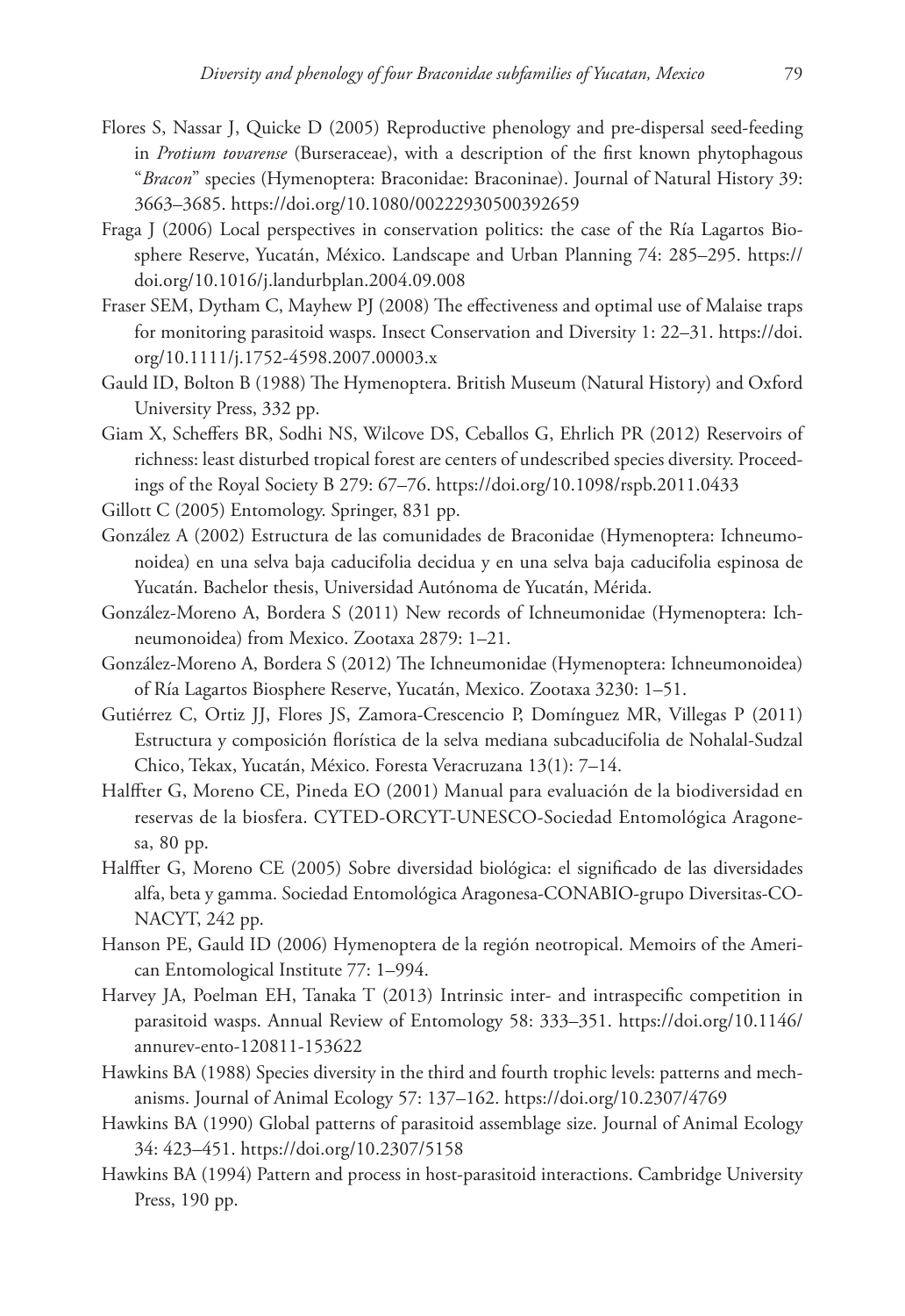- Henderson PA, Seaby RMH (2002) Species diversity and richness III. Versión 3.02. Pisces Conservation, 123 pp.
- Idris AB, Hasmawati Z (2002) Ecological study of braconid wasps in different logged over forest with special emphasis on the Microgastrinae (Hymenoptera: Braconidae). Pakistan Journal of Biological Science 5: 1255–1258. <https://doi.org/10.3923/pjbs.2002.1255.1258>
- Infante F, Hanson P, Wharton R (1995) Phytophagy in the genus *Monitoriella* (Hymenoptera: Braconidae) with description of new species. Annals of the Entomological Society of America 88(4): 406–415.<https://doi.org/10.1093/aesa/88.4.406>
- Instituto Nacional de Ecología (INE) (1999) Programa de Manejo Reserva de la Biosfera Ría Lagartos. Instituto Nacional de Ecología, Distrto Federal, 203 pp.
- Janzen DH (1981) The peak in North American ichneumonid species richness lies between 38° and 42°N. Ecology 62: 532–537.<https://doi.org/10.2307/1937717>
- Jiménez-Valverde A, Hortal J (2003) Las curvas de acumulación de especies y la necesidad de evaluar la calidad de los inventarios biológicos. Revista Ibérica de Aracnología 8: 151–161.
- Kasparian DR (1996) The main trends in evolution of parasitism in Hymenoptera. Entomological Review 76: 1107–1136.
- Klein AM, Steffan-Dewenter I, Bulhori D, Tscharntke T (2002) Effects of land-use intensity in tropical agroforestry systems on coffee flower-visiting and trap nesting bees and wasps. Conservation Biology 6: 1003–1014.<https://doi.org/10.1046/j.1523-1739.2002.00499.x>
- Leathers WJ, Sharkey MJ (2003) Taxonomy and life history of Costa Rican *Alabagrus* (Hymenoptera: Braconidae), with a key to world species. Contributions in Science 497: 1–82.
- López-Martínez V, Delfín-Gonzalez H, van Achterberg K, Alia-Tejacal I (2011) A new species of the genus *Exasticolus* van Achterberg (Hymenoptera: Braconidae: Homolobinae) from Mexico. Studies on Neotropical Fauna and Environment 46: 59–62. [https://doi.org/10.1](https://doi.org/10.1080/01650521.2010.543022) [080/01650521.2010.543022](https://doi.org/10.1080/01650521.2010.543022)
- Mâcedo MV, Monteiro RF (1989) Seed predation by a braconid wasps, *Allorhogas* sp. (Hymenoptera). Journal of the New York Entomological Society 97: 358–362.
- Magurran AE (1988) Ecological Biodiversity and Its Measurement. Princeton University Press, Princeton, 179 pp.<https://doi.org/10.1007/978-94-015-7358-0>
- Marsh PM (1991) Description of a phytophagous Doryctine braconid from Brasil (Hymenoptera: Braconidae). Proceedings of the Entomological Society of Washington 93: 92–95.
- Marsh PM (2002) The Doryctinae of Costa Rica (excluding the genus *Heterospilus*). Memoirs of the American Entomological Institute 70: 1–229.
- Marsh PM, De Macêdo MV, Pimental MCP (2000) Descriptions and biological notes on two new phytophagous species of the genus *Allorhogas* from Brasil (Hymenoptera: Braconidae: Doryctinae). Journal of Hymenoptera Research 9: 292–297.
- Martínez JJ, Altamirano A, Salvo A (2011) New species of *Allorhogas* Gahan (Hymenoptera: Braconidae) reared from galls on *Lycium cestroides* Scltdl. (Solanaceae) in Argentina. Entomological Science 14: 304–308. <https://doi.org/10.1111/j.1479-8298.2011.00453.x>
- Memmott J, Godfray HCJ, Gauld ID (1994) The structure of a tropical host-parasitoid community. Journal of Animal Ecology 63: 521–540.<https://doi.org/10.2307/5219>
- Menalled F, Marino CP, Gage S, Landis AD (1999) Does agricultural landscape structure affect parasitism and parasitoid diversity? Ecology Application 9: 634–641. [https://doi.](https://doi.org/10.2307/2641150) [org/10.2307/2641150](https://doi.org/10.2307/2641150)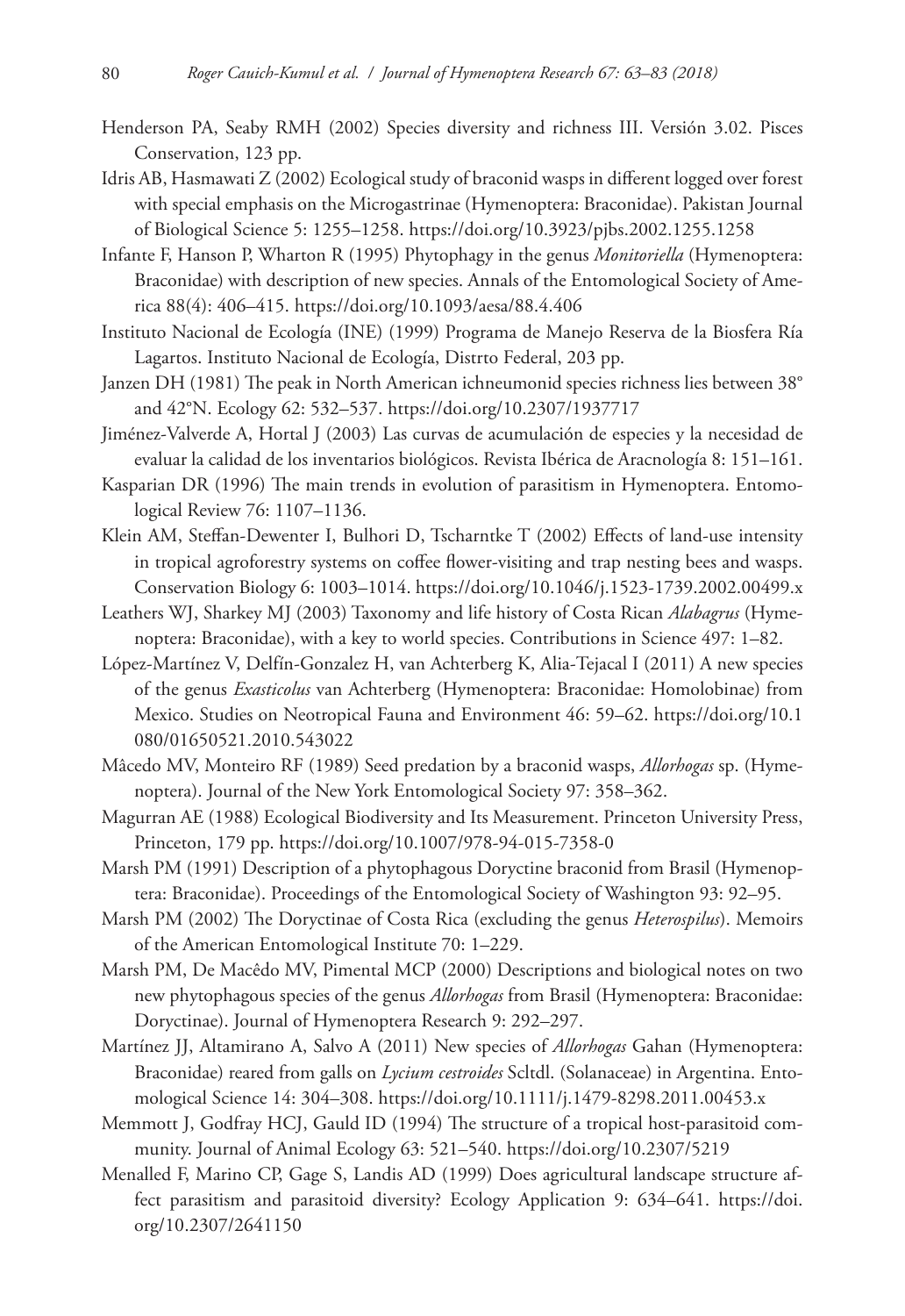- Moreno CE, Halffter G (2001) Spatial and temporal analysis of  $\alpha$ ,  $\beta$  and  $\gamma$  diversities of bats in a fragmented landscape. Biodiversity and Conservation 10: 367–382. [https://doi.](https://doi.org/10.1023/A:1016614510040) [org/10.1023/A:1016614510040](https://doi.org/10.1023/A:1016614510040)
- Noyes JS (1989) The diversity of Hymenoptera in the tropics with special reference to Parasitica in Sulawesi. Ecological Entomology 14: 197–207. [https://doi.org/10.1111/j.1365-2311.1989.](https://doi.org/10.1111/j.1365-2311.1989.tb00770.x) [tb00770.x](https://doi.org/10.1111/j.1365-2311.1989.tb00770.x)
- Owen DF, Owen J (1974) Species diversity in temperate and tropical Ichneumonidae. Nature 249: 583–584.<https://doi.org/10.1038/249583a0>
- Papp J (1999) Five new *Microchelonus* species from the Neotropical Region (Hymenoptera:Bra conidae:Cheloninae). Annales Historico-Naturales Musei 91: 177–197.
- Penteado-Dias AM, Barbosa MA, Zarbin PHG (2007) A new species of *Cervellus* Szépligeti (Hymenoptera, Braconidae, Braconinae) with biological notes. Revista Brasileira de Entomologia 51: 8–11.<https://doi.org/10.1590/S0085-56262007000100003>
- Penteado-Dias AM, de Carvalho FM (2008) New species of Hymenoptera associated with galls on *Calliandra brevipes* Benth. (Fabaceae, Mimosoidea) in Brazil. Revista Brasileira de Entomologia 52: 305–310.<https://doi.org/10.1590/S0085-5626200800030000>
- Peralta-Meixueiro MA, Vega-Cendejas ME (2011) Spatial and temporal structure of fish assemblages in a hyperhaline coastal system: Ría Lagartos, Mexico. Neotropical Icthyology 9: 673–682.<https://doi.org/10.1590/S1679-62252011005000033>
- Pérez-Urbina B, Coronado-Blanco JM, Correa-Sandoval A, Ruíz-Cancino E, Horta-Vega JV (2011) Diversidad de Braconidae (Hymenoptera: Ichneumonoidea) en el matorral espinoso del Cañón del Novillo, Victoria, Tamaulipas, México. Dugesiana 18: 39–43.
- Perioto NW, Lara RIR, Ferreira CS, Fernandes DRR, Pedroso EC, Volpe HXL, Nais J, Correa LRB, Viel SR (2011) A new phytophagous *Bracon* Fabricius (Hymenoptera, Braconidae) associated with *Protium ovatum* Engl. (Burseraceae) fruits from Brazilian savannah. Zootaxa 3000: 59–65.
- Petraitis PS, Latham RE, Niesennaum RA (1989) The maintenance of species diversity by disturbance. The Quarterly Review of Biology 64: 693–418.<https://doi.org/10.1086/416457>
- Pineda E, Moreno CE, Escobar F, Halffter G (2005) Frog, bat and dung beetle diversity in the cloud forest and coffee agroecosystems of Veracruz, Mexico. Biological Conservation 19: 400–410.<https://doi.org/10.1111/j.1523-1739.2005.00531.x>
- Price PM (1984) Insect Ecology. Wiley, 776 pp.
- Quicke DLJ (1997) Parasitic Wasps. Chapman and Hill, 470 pp.
- Rathcke BJ, Price PW (1976) Anomalous diversity of tropical Ichneumonidae parasitoids: a predation hypothesis. American Naturalist 110: 889–902.<https://doi.org/10.1086/283111>
- Ramirez W, Marsh PM (1996) A review of the genus *Psenobolus* (Hymenoptera: Braconidae) from Costa Rica, an inquiline fig wasp with brachypterous males, with description of two new species. Journal of Hymenoptera Research 5: 64–72.
- Ramírez-Barahona S, Torres-Miranda A, Palacios-Ríos M, Luna-Vega I (2009) Historical biogeography of the Yucatan Peninsula, Mexico: a perspective from ferns (monilophyta) and lycopods (Lycophyta). Biological Journal of the Linnean Society 98: 775–786. [https://doi.](https://doi.org/10.1111/j.1095-8312.2009.01331.x) [org/10.1111/j.1095-8312.2009.01331.x](https://doi.org/10.1111/j.1095-8312.2009.01331.x)
- Restello RM, Penteado-Dias MA (2006) Diversidade dos Braconidae (Hymenoptera) da Unidade de Conservação de Teixeira Soares, Marcelino Ramos, RS, com ênfase nos Micro-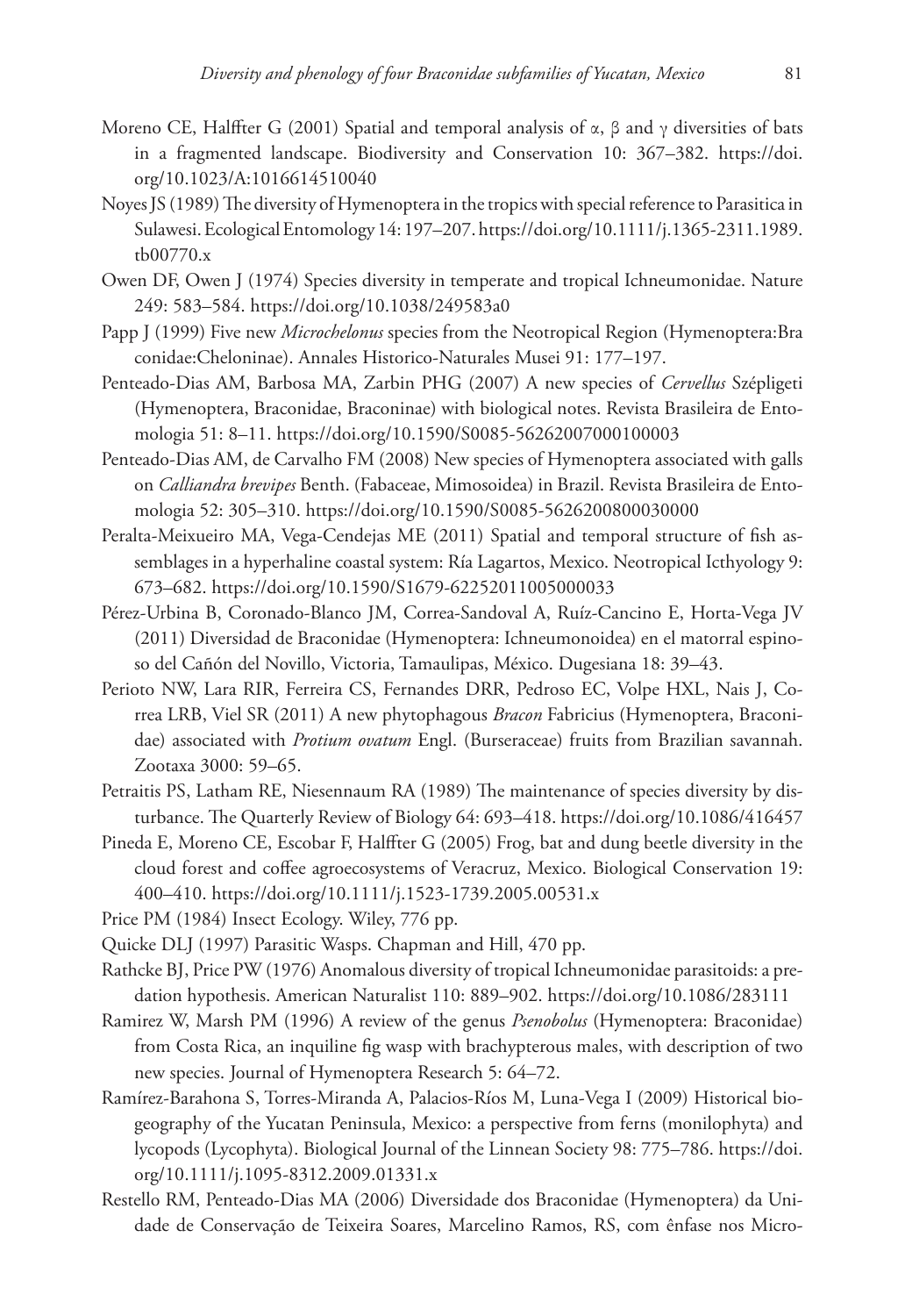gastrinae. Revista Brasileira de Entomología 50: 80–84. [https://doi.org/10.1590/S0085-](https://doi.org/10.1590/S0085-56262006000100012) [56262006000100012](https://doi.org/10.1590/S0085-56262006000100012)

- Ruiz-Guerra B, López-Acosta JC, Zaldívar-Riverón A, Velázquez-Rosas N (2015) Braconidae (Hymenoptera: Ichneumonoidea) abundance and richness in four types of land use and preserved rain forest in southern Mexico. Revista Mexicana de Biodiversidad 86: 164–171. <https://doi.org/10.7550/rmb.43865>
- Sääksjärvi IE, Haataja S, Neuvonen S, Gauld ID, Jussila R, Salo J, Burgos AM (2004) High local species richness of parasitic wasps (Hymenoptera. Ichneumonidae; Pimplinae and Rhysilinae) from the lowland rainforests of Peruvian Amazonia. Ecological Entomology 29: 735–743.<https://doi.org/10.1111/j.0307-6946.2004.00656.x>
- Sääksjärvi IE, Ruokolainen K, Tuomisto H, Haataja S, Fine PVA, Cárdenas G, Mesones I, Vargas V (2006) Comparing composition and diversity of parasitoid wasps and plants in an Amazonian rain-forest mosaic. Journal of Tropical Ecology 22: 167–176. [https://doi.](https://doi.org/10.1017/S0266467405002993) [org/10.1017/S0266467405002993](https://doi.org/10.1017/S0266467405002993)
- Sarmiento-Monroy C (2006) Taxonomic revisión of *Zelomorpha* Ashmead, 1990 and *Hemichoma* Enderlein, 1920 (Braconidae: Agathidinae) with a phylogenetic analyses of color patterns. PhD Thesis, University of Kentucky, Kentucky.
- Scatolini D, Pentado-Dias MA (2003) Análise faunística de Braconidae (Hymenoptera) em três áreas de mata nativa do Estado de Paraná, Brasil. Revista Brasileira de Entomologia 47: 187–195.<https://doi.org/10.1590/S0085-56262003000200006>
- Sharkey MJ (1990) A revision of *Zacremnops* Sharkey and Wharton (Hymenoptera: Braconidae: Agathidinae. Proceedings of the Entomological Society of Washington 92: 561–570.
- Sharkey MJ (1993) Family Braconidae. In: Goulet H, Huber JT (Eds) Hymenoptera of the World: An Identification Guide of Families. Agriculture Canada, Ottawa, 362–395.
- Shaw MR (1994) Parasitoid host ranges. In: Hawkins BA, Shhehan W (Eds) Parasitoid Community Ecology. Oxford University Press, New York, 111–114.
- Shaw MR, Huddleston T (1991) Classification and biology of braconid wasps (Hymenoptera: Braconidae). Handbooks for the Identification of British Insects 7: 1–126.
- Shaw MR, Hochberg ME (2001) The neglect of parasitic Hymenoptera in insect conservation strategies: the British fauna as a prime example. Journal of Insect Conservation 5: 253–263.<https://doi.org/10.1023/A:1013393229923>
- Shimbori EM, Penteado-Dias AM, Nunes JF (2011) *Monitoriella* Hedqvist (Hymenoptera: Braconidae: Doryctinae) from Brazil, with descriptions of three new species. Zootaxa 2921: 28–38.
- Solow AR (1993) A simple test for change in community structure. Journal of Animal Ecology 62: 191–193.<https://doi.org/10.2307/5493>
- Souza S, Penteado-Dias AM, de Almeida A (2012) Diversity of Braconidae (Insecta, Hymenoptera) of the Parque Natural Municipal de Porto Velho, Rondonia, Brazil. Revista Brasileira de Entomologia 56: 468–472. <https://doi.org/10.1590/S0085-56262012000400011>
- Speight MR, Hunter MD, Watt AD (1999) Ecology of Insects Concepts and Applications. Blackwell Science, 640 pp.
- Thies C, Steffan-Dewenter I, Tscharntke T (2003) Effects of landscape context on herbivory and parasitism at different spatial scales. Oikos 101: 18–25. [https://doi.org/10.1034/](https://doi.org/10.1034/j.1600-0706.2003.12567.x) [j.1600-0706.2003.12567.x](https://doi.org/10.1034/j.1600-0706.2003.12567.x)